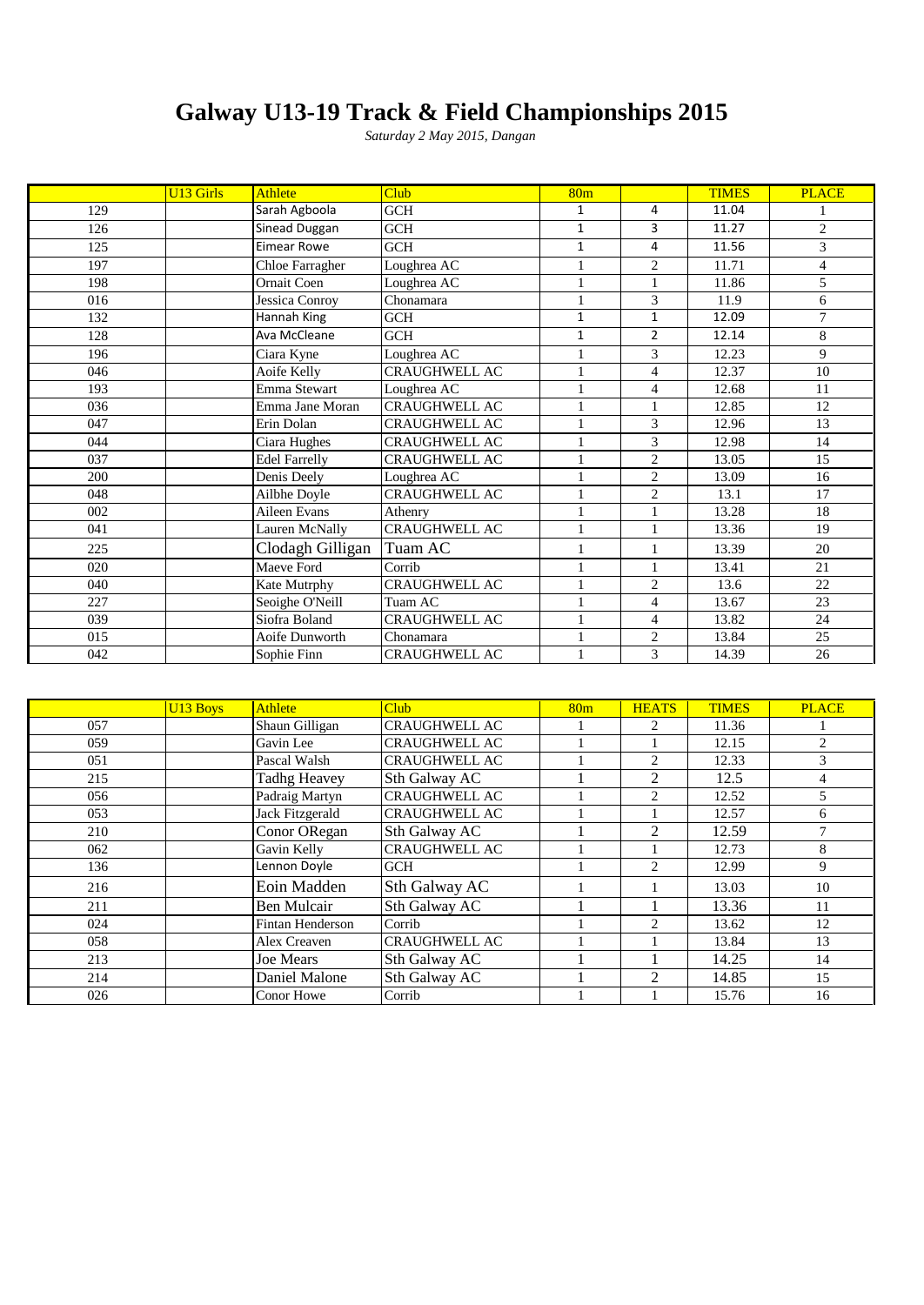|     | <b>U14 Girls</b> | <b>Athlete</b>            | Club          | 80 <sub>m</sub> | <b>HEATS</b>   | <b>TIMES</b> | <b>PLACE</b>   |
|-----|------------------|---------------------------|---------------|-----------------|----------------|--------------|----------------|
| 139 |                  | Zoe Moore                 | <b>GCH</b>    |                 |                | 11.05        |                |
| 243 |                  | Freya Bohan               | Craughwell AC |                 |                | 11.11        | 2              |
| 145 |                  | Ella Ibiduini             | <b>GCH</b>    |                 | 2              | 11.71        | 3              |
| 119 |                  | Chloe Higgins             | East Galway   |                 |                | 12.12        | $\overline{4}$ |
| 142 |                  | Eabha Geraghty            | <b>GCH</b>    |                 |                | 12.39        | 5              |
| 143 |                  | Colma Ni Cheidigh         | <b>GCH</b>    |                 | 2              | 12.43        | 6              |
| 202 |                  | Ava Power                 | Loughrea AC   |                 | 2              | 12.49        | $\tau$         |
| 028 |                  | Eilish Keogh              | Corrib        |                 |                | 12.63        | 8              |
| 140 |                  | Aoife Ni Chionna          | <b>GCH</b>    |                 | 2              | 12.64        | 9              |
| 205 |                  | Loma Collins              | Loughrea AC   |                 |                | 12.73        | 10             |
| 203 |                  | Gerogia Deely             | Loughrea AC   |                 | 2              | 12.81        | 11             |
| 229 |                  | Kayleigh Halligan Tuam AC |               |                 | $\overline{2}$ | 12.99        | 12             |
| 017 |                  | <b>Eveline Nee</b>        | Chonamara     |                 |                | 13.24        | 13             |
|     |                  |                           |               |                 |                |              |                |

| --- |                      | $\frac{1}{2}$    |               | $\overline{\phantom{a}}$ | -            |              | --           |
|-----|----------------------|------------------|---------------|--------------------------|--------------|--------------|--------------|
| 017 |                      | Eveline Nee      | Chonamara     |                          |              | 13.24        | 13           |
|     |                      |                  |               |                          |              |              |              |
|     |                      |                  |               |                          |              |              |              |
|     |                      |                  |               |                          |              |              |              |
|     |                      |                  |               |                          |              |              |              |
|     | U <sub>14</sub> Boys | <b>Athlete</b>   | Club          | 80 <sub>m</sub>          | <b>HEATS</b> | <b>TIMES</b> | <b>PLACE</b> |
| 147 |                      | Robert McDonnell | <b>GCH</b>    |                          |              | 10.76        |              |
| 070 |                      | Ryan Gallagher   | Craughwell AC |                          |              | 10.86        | ∍            |
| 148 |                      | Jonathon McGrath | <b>GCH</b>    |                          |              | 11.27        |              |
| 222 |                      | Eli Sheedy       | Sth Galway AC |                          |              | 11.64        |              |
| 072 |                      | Shane McDermott  | Craughwell AC |                          |              | 12.67        |              |

|             | <b>Simils</b> | Athlete                  | $\sim$<br>Clut                          | 100m | <b>TIME.</b>              | ~-<br>DТ<br>AUE<br>. . |
|-------------|---------------|--------------------------|-----------------------------------------|------|---------------------------|------------------------|
| $\sqrt{27}$ |               | $\sim$<br>ISiona Lawless | $\sim$<br>$\sim$<br>Craughwell A.C.     |      | $\sim$<br>$\sim$<br>13.62 |                        |
| 081         |               | .<br>Alison Leahy        | $\sim$<br>$\sqrt{2}$<br>Craughwell A.C. |      | 14.58                     | -                      |

|     | <b>U15 Boys</b>     | <b>Athlete</b>     | <b>Club</b>     | 100m | <b>TIMES</b> | <b>PLACE</b> |
|-----|---------------------|--------------------|-----------------|------|--------------|--------------|
| 085 |                     | Oisin Shannon      | Craughwell A.C. |      | 12.86        | 1ST          |
| 010 |                     | <b>Brandon</b> Lee | Athenry         |      | 13.04        | 2ND          |
|     |                     |                    |                 |      |              |              |
|     |                     |                    |                 |      |              |              |
|     | <b>U16/17 Girls</b> | <b>Athlete</b>     | <b>Club</b>     | 100m | <b>TIMES</b> | <b>PLACE</b> |
| 165 |                     | Roisin Flynn       | <b>GCH</b>      |      | 13.3         |              |

| 085 |                     | Oisin Shannon      | Craughwell A.C. |      | 12.86        | 1ST          |
|-----|---------------------|--------------------|-----------------|------|--------------|--------------|
| 010 |                     | <b>Brandon</b> Lee | Athenry         |      | 13.04        | 2ND          |
|     |                     |                    |                 |      |              |              |
|     |                     |                    |                 |      |              |              |
|     | <b>U16/17 Girls</b> | <b>Athlete</b>     | Club            | 100m | <b>TIMES</b> | <b>PLACE</b> |
| 165 |                     | Roisin Flynn       | <b>GCH</b>      |      | 13.3         |              |
| 169 |                     | Sallyann O'Malley  | <b>GCH</b>      |      | 13.59        |              |
| 164 |                     | Rita Lahue         | <b>GCH</b>      |      | 14.21        |              |

| 169 |                          | Sallyann O'Malley  | <b>GCH</b>  |      | 13.59        | ◠                  |
|-----|--------------------------|--------------------|-------------|------|--------------|--------------------|
| 164 |                          | Rita Lahue         | <b>GCH</b>  |      | 14.21        | $\mathcal{L}$<br>J |
|     |                          |                    |             |      |              |                    |
|     |                          |                    |             |      |              |                    |
|     |                          |                    |             |      |              |                    |
|     | $U16/17$ Boys            | <b>Athlete</b>     | <b>Club</b> | 100m | <b>TIMES</b> | <b>PLACE</b>       |
| 246 |                          | Cillian Dolan      | Craughwell  |      | 12.05        | 1st                |
|     |                          |                    |             |      |              |                    |
|     |                          |                    |             |      |              |                    |
|     | U <sub>18/19</sub> Girls | <b>Athlete</b>     | <b>Club</b> | 100m | <b>TIMES</b> | <b>PLACE</b>       |
| 188 |                          | Laura ann Costello | <b>GCH</b>  |      | 13.02        |                    |

|     | $ U18/19$ Girls $ $ Athlete          |                    | Club        | 100m | <b>TIMES</b> | <b>PLACE</b> |
|-----|--------------------------------------|--------------------|-------------|------|--------------|--------------|
| 188 |                                      | Laura ann Costello | <b>GCH</b>  |      | 13.02        |              |
|     |                                      |                    |             |      |              |              |
|     |                                      |                    |             |      |              |              |
|     |                                      |                    |             |      |              |              |
|     |                                      |                    |             |      |              |              |
|     | $\sqrt{\frac{U18}{19}}$ Boys Athlete |                    | <b>Club</b> | 100m | <b>TIMES</b> | <b>PLACE</b> |

|                | $U18/19$ Boys Athlete |                   | <b>Club</b>   | 100m | <b>TIMES</b> | <b>PLACE</b> |
|----------------|-----------------------|-------------------|---------------|------|--------------|--------------|
| 189            |                       | Cillin Greene     | <b>GCH</b>    |      | 11.74        |              |
| 014            |                       | Evan Ouirke       | Atherny       |      | 12.37        |              |
| $1^{\circ}$    |                       | Matthew McKiernan | Craughwell AC |      | 12.6         |              |
| 1 <sub>7</sub> |                       | Stephen Callaghan | Craughwell AC |      | 1277         |              |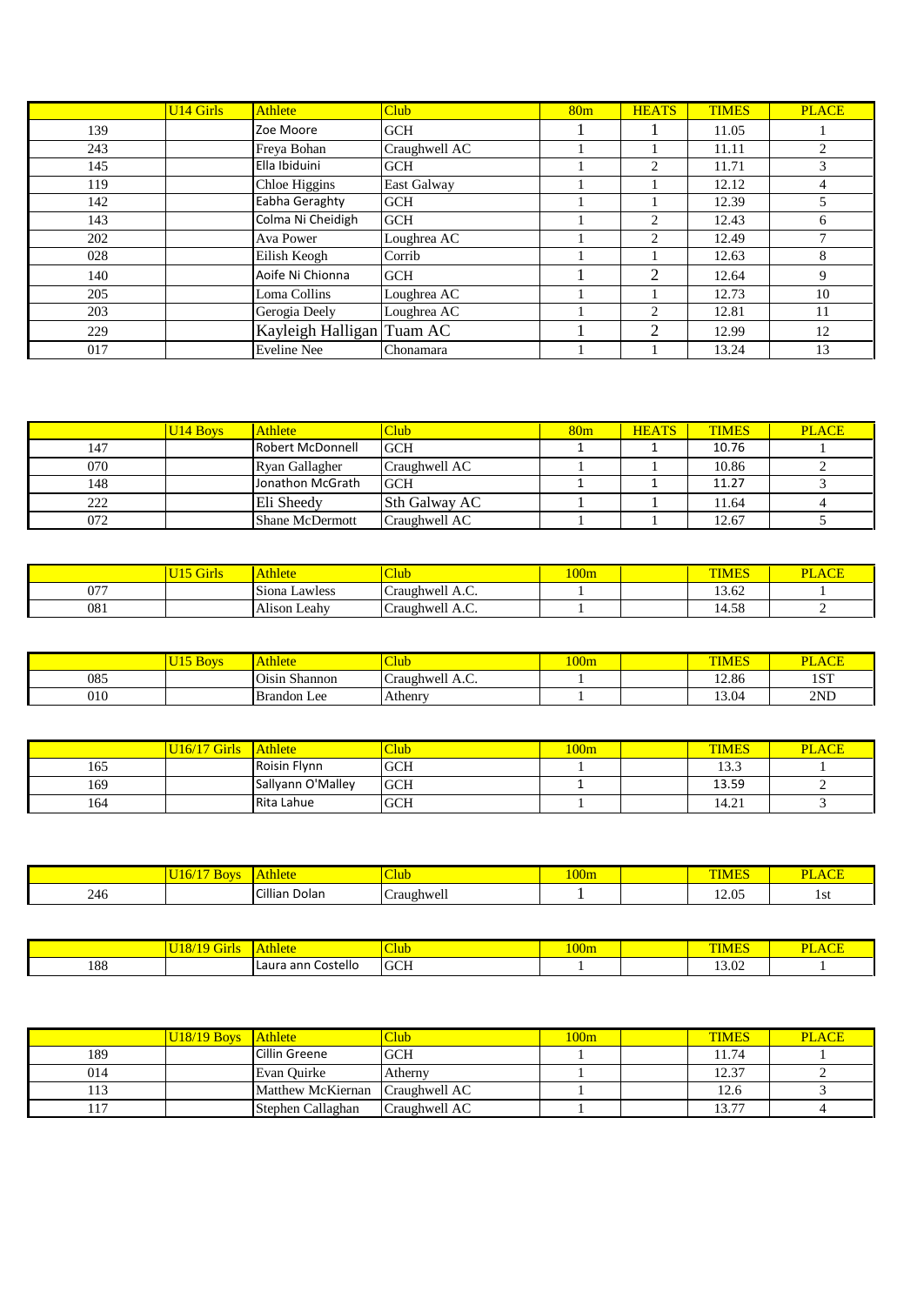|        | 50 | $-110$                         | Nut            | 10.11<br>Jmn | an a  | -            |
|--------|----|--------------------------------|----------------|--------------|-------|--------------|
| $V1 -$ |    | $\cdot$ .<br>-R van<br>'CNelis | <b>Athenry</b> |              | 17.70 | 10T<br>1 N 1 |

|     | <b>U13 Girls</b> | <b>Athlete</b>   | <b>Club</b>          | 60mh(2'3'') | <b>HEAT</b>                   | <b>TIMES</b> | <b>PLACE</b> |
|-----|------------------|------------------|----------------------|-------------|-------------------------------|--------------|--------------|
| 194 |                  | Aoibhinn Farrell | Loughrea AC          |             |                               | 10.77        | 1ST          |
| 197 |                  | Chloe Farragher  | Loughrea AC          |             | 2                             | 11.6         | 2ND          |
| 045 |                  | Ellis Cronin     | <b>CRAUGHWELL AC</b> |             |                               | 11.93        | 3RD          |
| 001 |                  | Saoirse Healey   | Athenry              |             | $\overline{c}$                | 12.38        |              |
| 016 |                  | Jessica Conroy   | Chonamara            |             | 2                             | 12.45        |              |
| 048 |                  | Ailbhe Doyle     | <b>CRAUGHWELL AC</b> |             | $\overline{c}$                | 12.73        |              |
| 200 |                  | Denis Deely      | Loughrea AC          |             |                               | 12.83        |              |
| 036 |                  | Emma Jane Moran  | <b>CRAUGHWELL AC</b> |             | 2                             | 12.87        |              |
| 044 |                  | Ciara Hughes     | <b>CRAUGHWELL AC</b> |             | 2                             | 12.91        |              |
| 196 |                  | Ciara Kyne       | Loughrea AC          |             | 2                             | 13.04        |              |
| 124 |                  | Zina Ni Chionna  | <b>GCH</b>           |             |                               | 13.39        |              |
| 015 |                  | Aoife Dunworth   | Chonamara            |             |                               | 13.4         |              |
| 039 |                  | Siofra Boland    | <b>CRAUGHWELL AC</b> |             |                               | 13.4         |              |
| 132 |                  | Hannah King      | <b>GCH</b>           |             | $\mathfrak{D}_{\mathfrak{p}}$ | 13.46        |              |
| 043 |                  | Niamh McSweeney  | <b>CRAUGHWELL AC</b> |             |                               | 13.91        |              |
| 002 |                  | Aileen Evans     | Athenry              |             |                               | 14.34        |              |

|     | U <sub>13</sub> Boys | <b>Athlete</b>  | Club                 | 60mh(2'3'') | <b>HEATS</b> | <b>TIMES</b> | <b>PLACE</b> |
|-----|----------------------|-----------------|----------------------|-------------|--------------|--------------|--------------|
| 057 |                      | Shaun Gilligan  | <b>CRAUGHWELL AC</b> |             |              | 1.44         | 1ST          |
| 053 |                      | Jack Fitzgerald | <b>CRAUGHWELL AC</b> |             |              | 11.57        | 2ND          |
| 056 |                      | Padraig Martyn  | <b>CRAUGHWELL AC</b> |             |              | 11.74        | 3RD          |
| 210 |                      | Conor ORegan    | <b>Sth Galway AC</b> |             |              | 13.51        |              |
| 058 |                      | Alex Creaven    | <b>CRAUGHWELL AC</b> |             |              | 14.06        |              |
| 118 |                      | Callum Stanley  | <b>East Galway</b>   |             |              | 14.31        |              |

| 058 |                  | Alex Creaven          | <b>CRAUGHWELL AC</b> |            |             | 14.06        |              |
|-----|------------------|-----------------------|----------------------|------------|-------------|--------------|--------------|
| 118 |                  | <b>Callum Stanley</b> | <b>East Galway</b>   |            |             | 14.31        |              |
|     |                  |                       |                      |            |             |              |              |
|     |                  |                       |                      |            |             |              |              |
|     | <b>U14 Girls</b> | <b>Athlete</b>        | Club                 | 75mh(2'3") | <b>HEAT</b> | <b>TIMES</b> | <b>PLACE</b> |
| 141 |                  | Seran O'Toole         | <b>GCH</b>           |            |             | 12.14        | 1ST          |
| 139 |                  | Zoe Moore             | <b>GCH</b>           |            |             | 12.33        | 2ND          |
| 068 |                  | Mia Waters            | Craughwell AC        |            |             | 13.97        | 3RD          |
| 144 |                  | Mairead Flynn         | <b>GCH</b>           |            |             | 14.95        |              |
| 203 |                  | Gerogia Deely         | Loughrea AC          |            |             | 16.4         |              |
| 143 |                  | Colma Ni Cheidigh     | <b>GCH</b>           |            |             | 16.48        |              |
| 220 |                  | Lara Quinn            | Sth Galway AC        |            |             | 18.38        |              |
| 069 |                  | Caoimhe Gilligan      | Craughwell AC        |            |             | 20.6         |              |
|     |                  |                       |                      |            |             |              |              |
|     |                  |                       |                      |            |             |              |              |
|     | <b>U14 Boys</b>  | <b>Athlete</b>        | <b>Club</b>          | 75mh(2'6") |             | <b>TIMES</b> | <b>PLACE</b> |
| 148 |                  | Jonathon McGrath      | <b>GCH</b>           |            |             | 14.18        | 1ST          |

|     | U <sub>14</sub> Boys   | <b>Athlete</b>      | <b>Club</b>   | 75mh(2'6")  | <b>TIMES</b> | <b>PLACE</b> |
|-----|------------------------|---------------------|---------------|-------------|--------------|--------------|
| 148 |                        | Jonathon McGrath    | <b>GCH</b>    |             | 14.18        | 1ST          |
| 007 |                        | Adam Reilly         | Athenry       |             | 16.52        | 2ND          |
| 222 |                        | Eli Sheedy          | Sth Galway AC |             | 16.89        | 3RD          |
|     |                        |                     |               |             |              |              |
|     |                        |                     |               |             |              |              |
|     | $U16/17$ Girls Athlete |                     | <b>Club</b>   | 80mh(2'6'') | <b>TIMES</b> | <b>PLACE</b> |
| 161 |                        | Cliona Ni chochlain | <b>GCH</b>    |             | 14.7         | 1ST          |

|       | تتتلك |                                                   | 4ub.                          | (0.170)<br>$\mathbf{v}$ |      | <b>Service</b><br>DТ |
|-------|-------|---------------------------------------------------|-------------------------------|-------------------------|------|----------------------|
| 1 U 1 |       | $\ddot{\phantom{0}}$<br>--<br>chochlain<br>N<br>. | <b>COLOR</b><br>$\sim$<br>uu. |                         | 1 T. | $\alpha$<br>--       |

|                                                           | $- -$ |                                        |               | 20.101 | --                                           |                    |
|-----------------------------------------------------------|-------|----------------------------------------|---------------|--------|----------------------------------------------|--------------------|
| J 1 4<br>$\sim$ $\sim$ $\sim$ $\sim$ $\sim$ $\sim$ $\sim$ |       | <b>Brien</b><br>$\cdots$ nrov $\cdots$ | Athenry.<br>∸ |        | $\alpha$<br>$\mathbf{0}.\mathbf{U}$<br>----- | 1.0T<br><u>. ~</u> |

|     | ш                              |            | $\sim$ $\sim$ $\sim$<br><b>VININ</b><br>- | .                                     | --<br>ĴТ |
|-----|--------------------------------|------------|-------------------------------------------|---------------------------------------|----------|
| 008 | .<br>∽<br>$-0.11$<br>۱۵۰<br>ðа | henry<br>P |                                           | $\sim$ $\sim$<br>$^{\circ}$<br>$+0.0$ |          |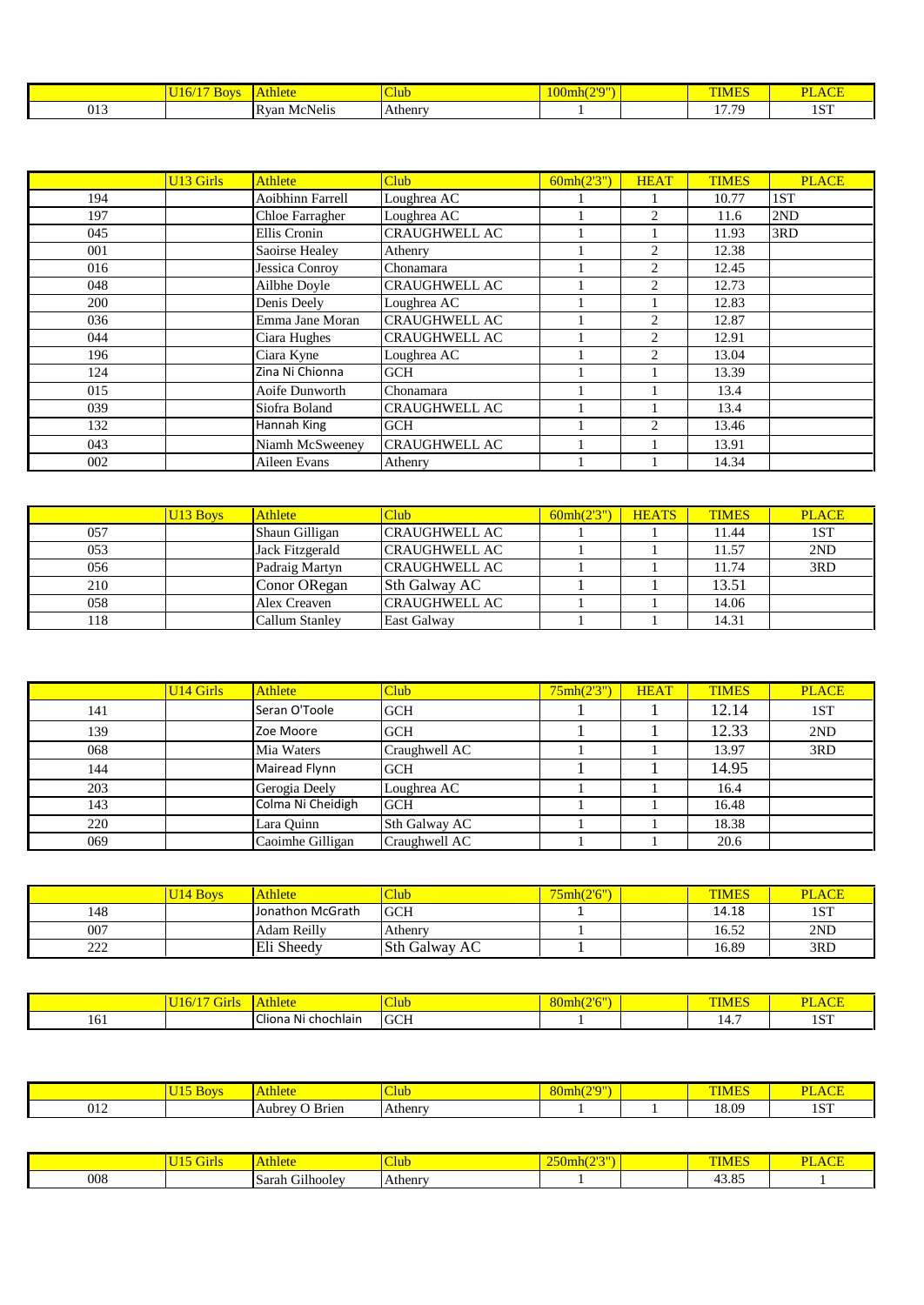|     | U <sub>16</sub> /17 Girls Athlete |                                     | <b>Club</b>   | 250mh(2'3'') | <b>TIMES</b> | <b>PLACE</b> |
|-----|-----------------------------------|-------------------------------------|---------------|--------------|--------------|--------------|
|     |                                   |                                     |               |              |              |              |
| 161 |                                   | Cliona Ni chochlain                 | <b>GCH</b>    |              | 40.43        |              |
| 094 |                                   | Lorraine Delaney                    | Craughwell AC |              | 40.97        |              |
| 159 |                                   | Laura Nally                         | <b>GCH</b>    |              | 42.46        | 2            |
| 102 |                                   | Daniel Callanan-Forde Craughwell AC |               |              | 43.57        |              |

| 159 |               | Laura Nally                         | <b>GCH</b> |              | 42.46        |              |
|-----|---------------|-------------------------------------|------------|--------------|--------------|--------------|
| 102 |               | Daniel Callanan-Forde Craughwell AC |            |              | 43.57        |              |
|     |               |                                     |            |              |              |              |
|     |               |                                     |            |              |              |              |
|     |               |                                     |            |              |              |              |
|     |               |                                     |            |              |              |              |
|     | $U16/17$ Boys | Athlete                             | Club       | 250mh(2'6'') | <b>TIMES</b> | <b>PLACE</b> |
| 238 |               | Brendan Lynch                       | Loughrea   |              | 37.26        |              |
| 013 |               | <b>Ryan McNelis</b>                 | Athenry    |              | 38.84        |              |
| 240 |               | Stephen Doran                       | Loughrea   |              | 39.36        |              |

| 013 |                  | Ryan McNells              | Athenry           |      |             | .0.04        |              |
|-----|------------------|---------------------------|-------------------|------|-------------|--------------|--------------|
| 240 |                  | Stephen Doran             | Loughrea          |      |             | 39.36        |              |
|     |                  |                           |                   |      |             |              |              |
|     | <b>U14 Girls</b> | <b>Athlete</b>            | Club <sup>1</sup> | 200m | <b>HEAT</b> | <b>TIMES</b> | <b>PLACE</b> |
| 201 |                  | <b>Chloe Casey</b>        | Loughrea AC       |      |             | 28.57        |              |
| 141 |                  | Seran O'Toole             | <b>GCH</b>        | X    | 2           | 28.75        | 2            |
| 068 |                  | Mia Waters                | Craughwell AC     |      |             | 29.74        | 3            |
| 144 |                  | Mairead Flynn             | <b>GCH</b>        |      | 2           | 30.51        | 4            |
| 202 |                  | Ava Power                 | Loughrea AC       |      |             | 31.39        | 5            |
| 119 |                  | Chloe Higgins             | East Galway       |      |             | 31.67        | 6            |
| 142 |                  | Eabha Geraghty            | <b>GCH</b>        |      |             | 31.91        | $\mathbf{r}$ |
| 143 |                  | Colma Ni Cheidigh         | <b>GCH</b>        |      |             | 32.68        | 8            |
| 205 |                  | Loma Collins              | Loughrea AC       |      |             | 33.21        | 9            |
| 229 |                  | Kayleigh Halligan Tuam AC |                   |      |             | 34.7         | 10           |

| 229 |                      | Kayleigh Halligan Tuam AC |                   |      | 34.7         | 10           |
|-----|----------------------|---------------------------|-------------------|------|--------------|--------------|
|     |                      |                           |                   |      |              |              |
|     |                      |                           |                   |      |              |              |
|     | U <sub>14</sub> Boys | <b>Athlete</b>            | Club <sup>1</sup> | 200m | <b>TIMES</b> | <b>PLACE</b> |
| 075 |                      | Sean Connaughton          | Craughwell AC     |      | 26.66        |              |
| 147 |                      | Robert McDonnell          | <b>GCH</b>        |      | 27.17        | ◠            |
| 070 |                      | Ryan Gallagher            | Craughwell AC     |      | 27.55        | 3            |
| 148 |                      | Jonathon McGrath          | <b>GCH</b>        |      | 28.06        |              |
| 074 |                      | Kyle Moorhead             | Craughwell AC     |      | 30.5         |              |
| 222 |                      | Eli Sheedy                | Sth Galway AC     |      | 30.75        | 6            |
| 071 |                      | Finbarr McFadden          | Craughwell AC     |      | 30.98        |              |

|     | <b>U15 Girls</b> | <b>Athlete</b> | <b>Club</b>     | 200m | <b>TIMES</b> | <b>PLACE</b> |
|-----|------------------|----------------|-----------------|------|--------------|--------------|
| 077 |                  | Siona Lawless  | Craughwell A.C. |      | 28.62        |              |
| 122 |                  | Ava Roche      | East Galway     |      | 33.87        |              |
| 123 |                  | Aimee Crehan   | East Galway     |      | 36.45        |              |
| 121 |                  | Karen Ward     | East Galway     |      | 37.36        |              |

|     | U <sub>15</sub> Boys   | <b>Athlete</b>       | <b>Club</b>     | 200m | <b>TIMES</b> | <b>PLACE</b> |
|-----|------------------------|----------------------|-----------------|------|--------------|--------------|
| 085 |                        | Oisin Shannon        | Craughwell A.C. |      | 26.08        |              |
| 088 |                        | <b>Ultan Sheerin</b> | Craughwell A.C. |      | 28.14        |              |
|     |                        |                      |                 |      |              |              |
|     |                        |                      |                 |      |              |              |
|     |                        |                      |                 |      |              |              |
|     |                        |                      |                 |      |              |              |
|     | $U16/17$ Girls Athlete |                      | Club            | 200m | <b>TIMES</b> | <b>PLACE</b> |

| 088 |                           | Ultan Sheerin     | Craughwell A.C. |      | 28.14        |              |
|-----|---------------------------|-------------------|-----------------|------|--------------|--------------|
|     |                           |                   |                 |      |              |              |
|     |                           |                   |                 |      |              |              |
|     |                           |                   |                 |      |              |              |
|     | U <sub>16</sub> /17 Girls | Athlete           | Club            | 200m | <b>TIMES</b> | <b>PLACE</b> |
| 165 |                           | Roisin Flynn      | <b>GCH</b>      |      | 26.94        |              |
| 159 |                           | Laura Nally       | <b>GCH</b>      |      | 28.34        |              |
| 169 |                           | Sallyann O'Malley | <b>GCH</b>      |      | 28.36        |              |
| 162 |                           | Naomi Whyte       | <b>GCH</b>      |      | 31.79        |              |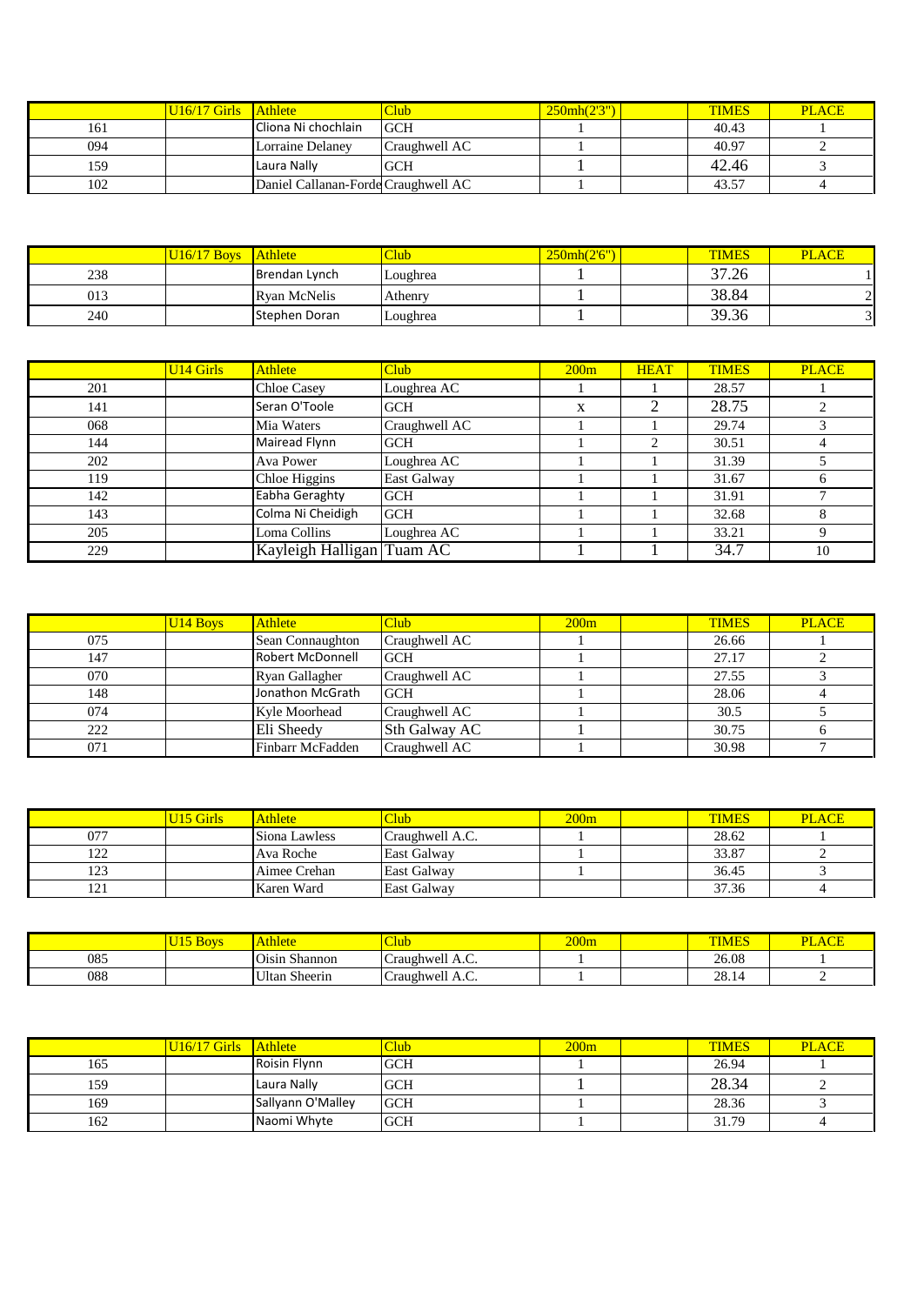|     | <b>U16/17 Boys</b> | Athlete      | <b>Club</b>   | 200m | <b>TIMES</b> | <b>PLACE</b>  |
|-----|--------------------|--------------|---------------|------|--------------|---------------|
| 171 |                    | Ryan O'Toole | <b>GCH</b>    |      | 26.38        |               |
| 107 |                    | Louis Molloy | Craughwell AC |      | 27.8         | $\mathcal{L}$ |

|     | <b>U18/19 Girls</b> | <b>Athlete</b>       | Club        | 200m |            | <b>TIMES</b> | <b>PLACE</b> |
|-----|---------------------|----------------------|-------------|------|------------|--------------|--------------|
| 188 |                     | Laura ann Costello   | <b>GCH</b>  |      |            | 26.74        |              |
| 247 |                     | <b>Eleanor Whyte</b> | <b>GCH</b>  |      | NIOR - GUI | 32.53        | <b>GUEST</b> |
|     |                     |                      |             |      |            |              |              |
|     |                     |                      |             |      |            |              |              |
|     | $U18/19$ Boys       | <b>Athlete</b>       | <b>Club</b> | 200m |            | <b>TIMES</b> | <b>PLACE</b> |
| 189 |                     | Cillin Greene        | <b>GCH</b>  |      |            | 23.66        |              |

|     | $ U18/19$ Boys Athlete |                 | <b>Club</b> | 200m | <b>TIMES</b> | <b>PLACE</b> |
|-----|------------------------|-----------------|-------------|------|--------------|--------------|
| 189 |                        | Cillin Greene   | <b>GCH</b>  |      | 23.66        |              |
|     |                        |                 |             |      |              |              |
|     |                        |                 |             |      |              |              |
|     |                        |                 |             |      |              |              |
|     | $U16/17$ Girls Athlete |                 | <b>Club</b> | 400m | <b>TIMES</b> | <b>PLACE</b> |
| 166 |                        | Sarah McDonnell | <b>GCH</b>  |      | 63.94        |              |

| 189 |                        | Cillin Greene   | <b>GCH</b>    |      | 23.66        |              |
|-----|------------------------|-----------------|---------------|------|--------------|--------------|
|     |                        |                 |               |      |              |              |
|     |                        |                 |               |      |              |              |
|     |                        |                 |               |      |              |              |
|     | $U16/17$ Girls Athlete |                 | <b>Club</b>   | 400m | <b>TIMES</b> | <b>PLACE</b> |
| 166 |                        | Sarah McDonnell | <b>GCH</b>    |      | 63.94        |              |
| 163 |                        | Aoife Sheehy    | <b>GCH</b>    |      | 67.3         |              |
| 091 |                        | Aoife Greene    | Craughwell AC |      | 69.2         |              |

| 163 |                          | Aoife Sheehy       | <b>GCH</b>        |      | 67.3         | 2            |
|-----|--------------------------|--------------------|-------------------|------|--------------|--------------|
| 091 |                          | Aoife Greene       | Craughwell AC     |      | 69.2         | 3            |
|     |                          |                    |                   |      |              |              |
|     |                          |                    |                   |      |              |              |
|     |                          |                    |                   |      |              |              |
|     | $\overline{U16/17}$ Boys | Athlete            | Club <sup>1</sup> | 400m | <b>TIMES</b> | <b>PLACE</b> |
| 177 |                          | Luke O'Shaughnessy | <b>GCH</b>        |      | 53.48        | 1st          |
| 107 |                          | Louis Molloy       | Craughwell AC     |      | 62.56        | 2nd          |
|     |                          |                    |                   |      |              |              |
|     |                          |                    |                   |      |              |              |
|     |                          |                    |                   |      |              |              |
|     | U <sub>13</sub> Girls    | Athlete            | Club <sup>1</sup> | 600m | <b>TIMES</b> | <b>PLACE</b> |
|     |                          |                    |                   |      |              |              |

| 107 |                       | Louis Molloy    | Craughwell AC        |      | 62.56        | 2nd          |
|-----|-----------------------|-----------------|----------------------|------|--------------|--------------|
|     |                       |                 |                      |      |              |              |
|     |                       |                 |                      |      |              |              |
|     | U <sub>13</sub> Girls | <b>Athlete</b>  | Club <sup>1</sup>    | 600m | <b>TIMES</b> | <b>PLACE</b> |
| 125 |                       | Eimear Rowe     | <b>GCH</b>           |      | 1.49.78      |              |
| 133 |                       | Ciara Dunne     | <b>GCH</b>           |      | 1.56.55      | 2            |
| 195 |                       | Roisin Kelly    | Loughrea AC          |      | 1.58.9       | 3            |
| 002 |                       | Aileen Evans    | Athenry              |      | 2.01.14      | 4            |
| 045 |                       | Ellis Cronin    | <b>CRAUGHWELL AC</b> |      | 2.04.03      | 5            |
| 130 |                       | Joanna Healy    | <b>GCH</b>           |      | 2.07.22      | 6            |
| 124 |                       | Zina Ni Chionna | <b>GCH</b>           |      | 2.10.14      | 7            |
| 046 |                       | Aoife Kelly     | <b>CRAUGHWELL AC</b> |      | 2.11.61      | 8            |
| 021 |                       | Maebh Keogh     | Corrib               |      | 2.14.91      | 9            |

|     | U <sub>13</sub> Boys | <b>Athlete</b>   | <b>Club</b>          | 600m | <b>TIMES</b> | <b>PLACE</b>   |
|-----|----------------------|------------------|----------------------|------|--------------|----------------|
| 059 |                      | Gavin Lee        | <b>CRAUGHWELL AC</b> |      | 1.54.4       |                |
| 061 |                      | Liam Leen        | <b>CRAUGHWELL AC</b> |      | 1.54.81      | $\mathfrak{D}$ |
| 057 |                      | Shaun Gilligan   | <b>CRAUGHWELL AC</b> |      | 1.55.12      | 3              |
| 052 |                      | Sean Cotter      | <b>CRAUGHWELL AC</b> |      | 1.55.37      |                |
| 051 |                      | Pascal Walsh     | <b>CRAUGHWELL AC</b> |      | 2.03.23      |                |
| 211 |                      | Ben Mulcair      | Sth Galway AC        |      | 2.08.89      | 6              |
| 210 |                      | Conor ORegan     | Sth Galway AC        |      | 2.14.99      |                |
| 055 |                      | Oisin Davis      | <b>CRAUGHWELL AC</b> |      | 2.15.64      | 8              |
| 212 |                      | Liam Gaughan     | Sth Galway AC        |      | 2.16.19      | 9              |
| 213 |                      | Joe Mears        | Sth Galway AC        |      | 2.16.34      | 10             |
| 023 |                      | Tiernan Conneely | Corrib               |      | 2.17.33      | 11             |
| 022 |                      | Cian Mullarkey   | Corrib               |      | 2.17.79      | 12             |

|                       | <b>Tiernan Conneely</b> | Corrib             |                  | 2.17.33      | 11           |
|-----------------------|-------------------------|--------------------|------------------|--------------|--------------|
|                       | Cian Mullarkey          | Corrib             |                  | 2.17.79      | 12           |
|                       |                         |                    |                  |              |              |
|                       |                         |                    |                  |              |              |
|                       |                         |                    |                  |              |              |
| U <sub>14</sub> Girls | <b>Athlete</b>          | Club <sup>1</sup>  | 800 <sub>m</sub> | <b>TIMES</b> | <b>PLACE</b> |
|                       | Ela Tomczak             | <b>GCH</b>         |                  | 2.41.87      |              |
|                       | Mairead Flynn           | <b>GCH</b>         |                  | 2.44.48      |              |
|                       | Caoimhe Kelleher        | Sth Galway AC      |                  | 2.49.39      |              |
|                       | Eilish Keogh            | Corrib             |                  | 2.56.48      |              |
|                       |                         | Chonamara          |                  |              |              |
|                       |                         | <b>Eveline Nee</b> |                  |              | 3.34.31      |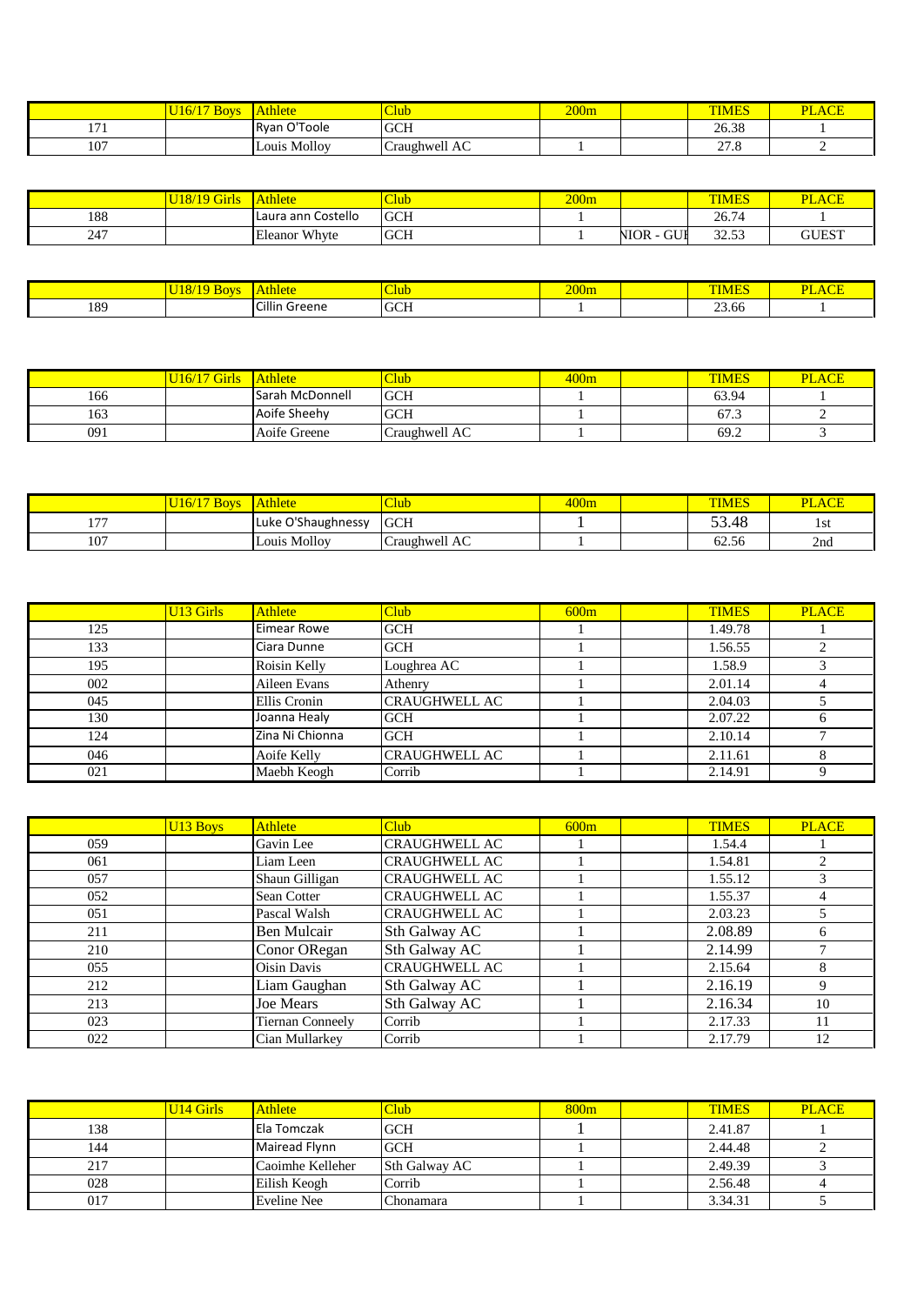|     | U <sub>14</sub> Boys | <b>Athlete</b>   | <b>Club</b>   | 800 <sub>m</sub> | <b>TIMES</b> | <b>PLACE</b> |
|-----|----------------------|------------------|---------------|------------------|--------------|--------------|
| 074 |                      | Kyle Moorhead    | Craughwell AC |                  | 2.29.86      |              |
| 146 |                      | Kristan Flaherty | <b>GCH</b>    |                  | 2.30.16      | ◠            |
| 071 |                      | Finbarr McFadden | Craughwell AC |                  | 2.31.44      | 3            |
| 150 |                      | Joey Cosgrove    | <b>GCH</b>    |                  | 2.40.50      | 4            |
| 029 |                      | Brian Walsh      | Corrib        |                  | 2.50.00      |              |

|     | <b>W. W. A.</b><br>UГ | Athlete                      | <b>Thub</b>     | 800 <sub>m</sub> | <b>TIME.</b><br>$\sqrt{10}$    | $\overline{\phantom{a}}$<br>DТ<br>AUL |
|-----|-----------------------|------------------------------|-----------------|------------------|--------------------------------|---------------------------------------|
| 008 |                       | Gilhoolev<br>$\sim$<br>Sarah | <b>Athenry</b>  |                  | $\sim$ $\sim$<br>∽<br>و. ق ق م |                                       |
| 082 |                       | Finola Kelly<br>$\sim$       | Craughwell A.C. |                  | 2.40.05                        | -                                     |

|     | U <sub>15</sub> Boys | <b>Athlete</b>     | <b>Club</b> | 800 <sub>m</sub> | <b>TIMES</b> | <b>PLACE</b> |
|-----|----------------------|--------------------|-------------|------------------|--------------|--------------|
| 010 |                      | <b>Brandon</b> Lee | Athenry     |                  | 2.25.31      |              |
| 223 |                      | Joseph Maddison    | <b>SGA</b>  |                  | 2.31.66      |              |
| 207 |                      | <b>Brian Carty</b> | Loughrea AC |                  | 2.43.34      |              |

| 223 |                        | Joseph Maddison    | <b>SGA</b>       |                  | 2.31.66      |              |
|-----|------------------------|--------------------|------------------|------------------|--------------|--------------|
| 207 |                        | <b>Brian Carty</b> | Loughrea AC      |                  | 2.43.34      |              |
|     |                        |                    |                  |                  |              |              |
|     |                        |                    |                  |                  |              |              |
|     |                        |                    |                  |                  |              |              |
|     | $U16/17$ Girls Athlete |                    | Club <sub></sub> | 800 <sub>m</sub> | <b>TIMES</b> | <b>PLACE</b> |
| 167 |                        | Maeve Hughes       | <b>GCH</b>       |                  | 2.35.51      |              |
|     |                        | Aoife Sheehy       | <b>GCH</b>       |                  | 2.45.19      |              |

| 163. |                    | <b>AOITE SHEEM</b>   | <b>UCH</b>        |                  | 2.45.19      | $\mathbb{Z}$   |
|------|--------------------|----------------------|-------------------|------------------|--------------|----------------|
|      |                    |                      |                   |                  |              |                |
|      |                    |                      |                   |                  |              |                |
|      |                    |                      |                   |                  |              |                |
|      | <b>U16/17 Boys</b> | <b>Athlete</b>       | Club              | 800m             | <b>TIMES</b> | <b>PLACE</b>   |
| 105  |                    | Oisin Lyons          | Craughwell AC     |                  | 2.12.54      |                |
| 181  |                    | Enna Folan           | <b>GCH</b>        |                  | 2.13.92      | 2              |
| 171  |                    | Ryan O'Toole         | <b>GCH</b>        |                  | 2.16.96      | 3              |
| 100  |                    | <b>Tiernan Burke</b> | Craughwell AC     |                  | 2.21.24      | $\overline{4}$ |
| 019  |                    | Jack Maher           | Chonamara         |                  | 2.21.85      | 5              |
| 109  |                    | Eoghan McDonagh      | Craughwell AC     |                  | 2.21.87      | 6              |
| 104  |                    | Luke Finn            | Craughwell AC     |                  | 2.42.25      | $\mathcal{I}$  |
| 106  |                    | Paul Molloy          | Craughwell AC     |                  | 2.45.26      | 8              |
| 172  |                    | Michael Healy        | <b>GCH</b>        |                  | 2.45.99      | 9              |
| 108  |                    | Gavin Forde          | Craughwell AC     |                  | 2.49.59      | 10             |
|      |                    |                      |                   |                  |              |                |
|      |                    |                      |                   |                  |              |                |
|      | <b>U18/19 Boys</b> | Athlete              | Club <sup>1</sup> | 800 <sub>m</sub> | <b>TIMES</b> | <b>PLACE</b>   |
| 191  |                    | Cian McSweeney       | <b>GCH</b>        |                  |              |                |

|                      | $- -$<br>30V | Athlete                       | $\sigma$<br>lub     | $\Omega$<br>suum | <b><i>Change States</i></b><br><b>PERMIT</b> | <b>Service</b><br>DT<br>$\overline{\phantom{a}}$ |
|----------------------|--------------|-------------------------------|---------------------|------------------|----------------------------------------------|--------------------------------------------------|
| $\Omega$<br>$\cdots$ |              | $\sim$<br>. McSweenev<br>Cian | <b>GCH</b><br>$  -$ |                  |                                              |                                                  |

|     | $ U18/19$ Boys $ $ Athlete |                | <b>Club</b> | 800m  | <b>TIMES</b> | <b>PLACE</b> |
|-----|----------------------------|----------------|-------------|-------|--------------|--------------|
| 191 |                            | Cian McSweeney | <b>GCH</b>  |       |              |              |
|     |                            |                |             |       |              |              |
|     |                            |                |             |       |              |              |
|     |                            |                |             |       |              |              |
|     |                            |                |             |       |              |              |
|     | U <sub>14</sub> Girls      | <b>Athlete</b> | <b>Club</b> | 1500m | <b>TIMES</b> | <b>PLACE</b> |

|     | U <sub>14</sub> Boys | <b>Athlete</b>   | <b>Club</b>   | 1500m | <b>TIMES</b> | <b>PLACE</b> |
|-----|----------------------|------------------|---------------|-------|--------------|--------------|
| 074 |                      | Kyle Moorhead    | Craughwell AC |       | 5.14.73      |              |
| 071 |                      | Finbarr McFadden | Craughwell AC |       | 5.15.51      |              |
| 072 |                      | Shane McDermott  | Craughwell AC |       | 6.09.97      |              |
| 030 |                      | John O'Connell   | Corrib        |       |              |              |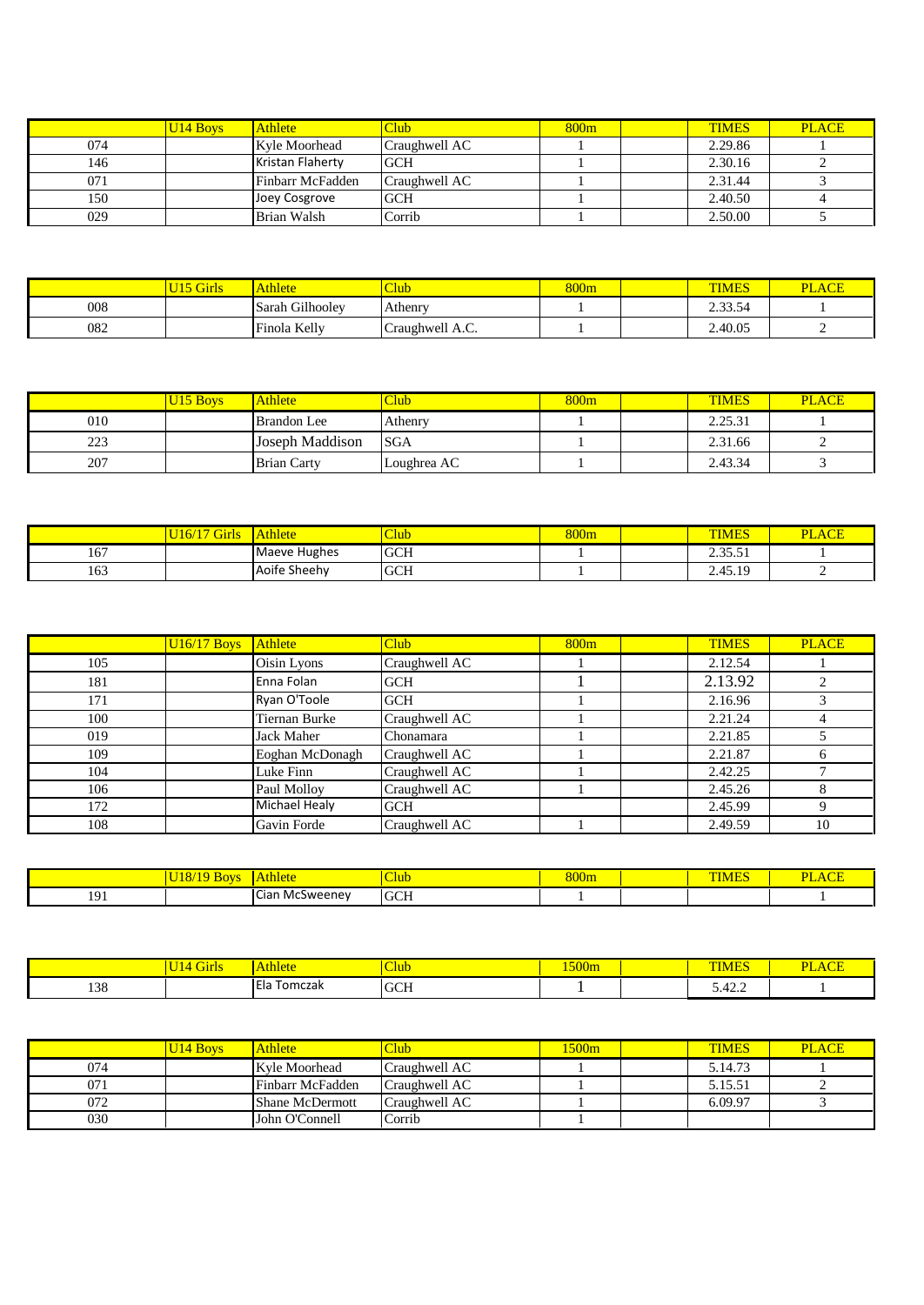|     | Girls | <b>Athlete</b>   | <b>Club</b>      | 500m | <b>TIMES</b>                    | LACE<br>РI |
|-----|-------|------------------|------------------|------|---------------------------------|------------|
| 033 |       | Eimear O'Connell | Corrib<br>$\sim$ |      | 5.47.47                         |            |
| 080 |       | Leah Connaughton | Craughwell A.C.  |      | $\Lambda$ $\Lambda$ 1<br>6.14.2 |            |
| 120 |       | Alannah Keane    | East Galway      |      | 6.25.08                         |            |

|     | UI5B<br><b>Boys</b> | Athlete            | <b>Club</b>                   | 1500m | <b>TIMES</b>     | $\sqrt{ }$<br>DТ<br>'LAUE |
|-----|---------------------|--------------------|-------------------------------|-------|------------------|---------------------------|
| 207 |                     | <b>Brian Carty</b> | $\sqrt{2}$<br>Loughrea AC     |       | 50051<br>3.20.31 |                           |
| 087 |                     | Sean Noonan        | $\sqrt{ }$<br>Craughwell A.C. |       | 5.40.16          |                           |

|     | <b>U18/19 Girls</b> | Athlete        | <b>Club</b>   | 1500m | <b>TIMES</b> | <b>PLACE</b> |
|-----|---------------------|----------------|---------------|-------|--------------|--------------|
|     |                     |                |               |       |              |              |
| 185 |                     | Ann Moroney    | <b>GCH</b>    |       | 5.34.45      |              |
| 112 |                     | Grainne McDaid | Craughwell AC |       | 5.58.39      |              |

|     | $U16/17$ Boys | Athlete            | Club <sup>1</sup> | 1500m | <b>TIMES</b> | <b>PLACE</b> |
|-----|---------------|--------------------|-------------------|-------|--------------|--------------|
| 105 |               | Oisin Lyons        | Craughwell AC     |       | 4.57.55      |              |
| 171 |               | Ryan O'Toole       | <b>GCH</b>        |       | 5.03.25      | $\bigcap$    |
| 019 |               | Jack Maher         | Chonamara         |       | 5.10.09      |              |
| 178 |               | Peador O'Flatharta | <b>GCH</b>        |       | 5.24.48      |              |
| 106 |               | Paul Molloy        | Craughwell AC     |       | 5.56.27      |              |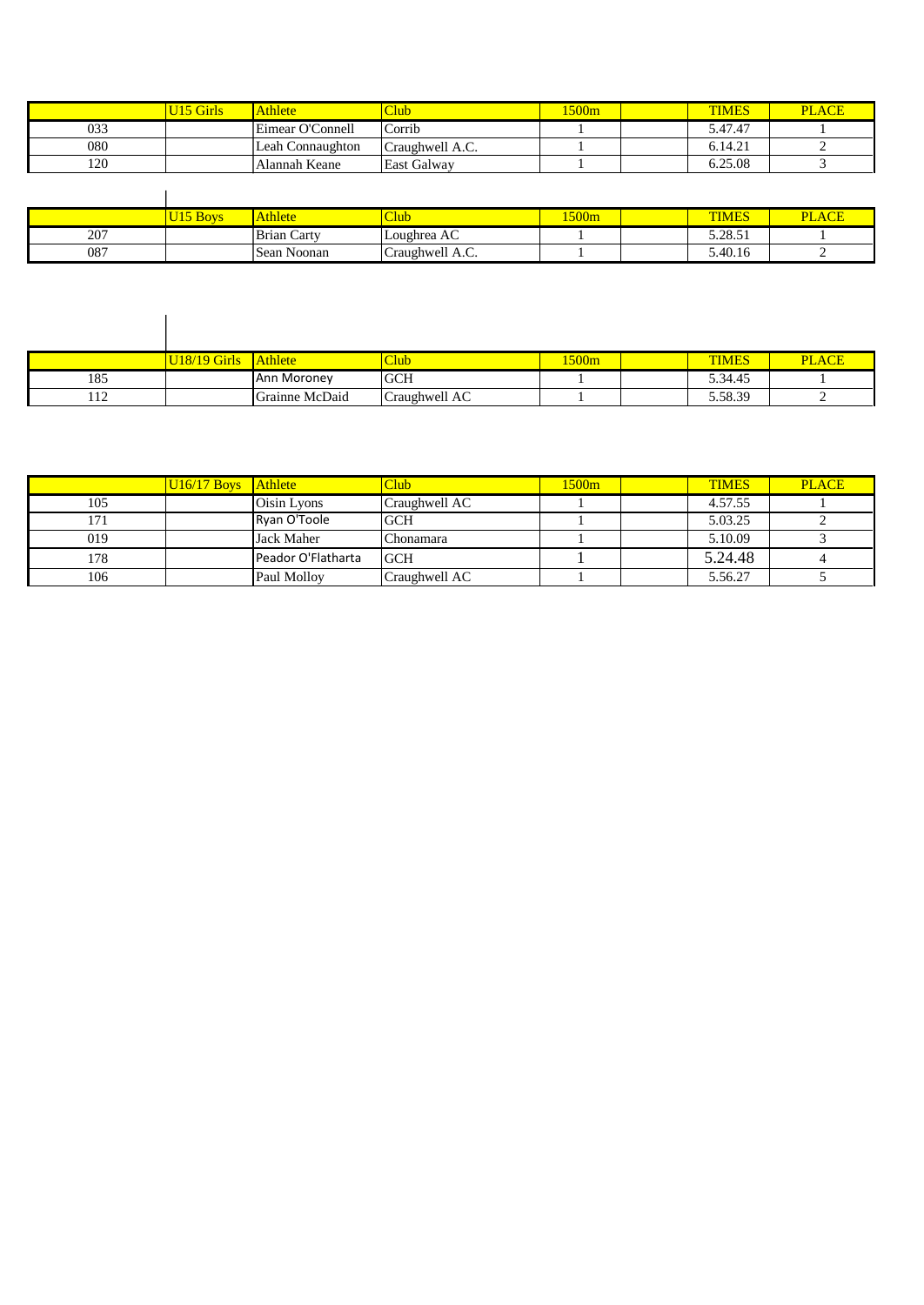|     | U <sub>13</sub> Girls | Athlete        | Club <sup>1</sup>    | High J | <b>BEST</b> | <b>PLACE</b>   | 1.05         | 1.1            | 1.15           | 1.2         | 1.25         | 1.3      |          | $1.33$ 1.36 |          | $1.39$ $1.42$ |
|-----|-----------------------|----------------|----------------------|--------|-------------|----------------|--------------|----------------|----------------|-------------|--------------|----------|----------|-------------|----------|---------------|
| 129 |                       | Sarah Agboola  | <b>GCH</b>           |        | 1.39        |                | $\mathbf{o}$ | $\Omega$       | $\Omega$       | $\Omega$    | $\mathbf{O}$ | $\Omega$ | XO       | XXO         | $\Omega$ | XXX           |
| 001 |                       | Saoirse Healey | Athenry              |        | 1.36        | 2              | $\mathbf{o}$ | $\Omega$       | $\Omega$       | $\Omega$    | $\mathbf{o}$ | XXO      | $\Omega$ | XXO         | XXX      |               |
| 045 |                       | Ellis Cronin   | <b>CRAUGHWELL AC</b> |        | 1.33        | 3              | $\mathbf{o}$ | $\Omega$       | $\Omega$       | $\Omega$    | $\mathbf{O}$ | XO       | XO       | <b>XXX</b>  |          |               |
| 035 |                       | Ava Finn       | <b>CRAUGHWELL AC</b> |        | 1.25        | $\overline{4}$ | $\mathbf{o}$ | $\Omega$       | $\Omega$       |             | XO           | XXX      |          |             |          |               |
| 041 |                       | Lauren McNally | <b>CRAUGHWELL AC</b> |        | 1.15        | $\mathcal{D}$  | $\mathbf{o}$ | $\Omega$       | XXO            | XXX         |              |          |          |             |          |               |
|     |                       |                |                      |        |             |                |              |                |                |             |              |          |          |             |          |               |
|     |                       |                |                      |        |             |                |              |                |                |             |              |          |          |             |          |               |
|     | U <sub>13</sub> Boys  | Athlete        | Club <sup>1</sup>    | High J | <b>BEST</b> | <b>PLACE</b>   |              | $\overline{2}$ | 3 <sup>1</sup> | <b>Best</b> |              |          |          |             |          |               |
| 060 |                       | Conor Trehy    | <b>CRAUGHWELL AC</b> |        | 1.2         | 1st            |              |                |                |             |              |          |          |             |          |               |
|     |                       |                |                      |        |             |                |              |                |                |             |              |          |          |             |          |               |

|     | U <sub>14</sub> Girls | <b>Athlete</b>   |               | High J | <b>BEST</b> | <b>PLACE</b> | 1.15 | . . <u>.</u> | 1.25' | $\overline{1.3}$ | $\sqrt{.35/}$ | 1.4 <sub>l</sub> | 1.45 |
|-----|-----------------------|------------------|---------------|--------|-------------|--------------|------|--------------|-------|------------------|---------------|------------------|------|
| 065 |                       | Leanagh Gilligan | Craughwell AC |        |             |              |      |              |       |                  |               | XXX              |      |
| 243 |                       | Freya Bohan      | Craughwell AC |        |             |              |      |              |       |                  | x0            | XXX              |      |
|     |                       |                  |               |        |             |              |      |              |       |                  |               |                  |      |

|     | U <sub>14</sub> Boys | Athlete          | Jub.          | High J | <b>BEST</b> | <b>PLACE</b> | 1.15 |    | 1.25 | $\mathbf{1}$ | 125h | 1.45' |     |
|-----|----------------------|------------------|---------------|--------|-------------|--------------|------|----|------|--------------|------|-------|-----|
| 075 |                      | Sean Connaughton | Craughwell AC |        |             | l St         |      |    |      |              |      | XO    | XXX |
| 007 |                      | Adam Reilly      | Athenry       |        |             | 2nd          |      | XO | XO   | XXX          |      |       |     |
|     |                      |                  |               |        |             |              |      |    |      |              |      |       |     |

|      | $TT1Z$ $C1$<br><b>UILIS</b> | <b>TITILE</b>             | $\sim$<br>$\triangle$ lub $\triangle$ | High . | <b>BEST</b> | $\sqrt{ }$<br>DТ<br><u>LAUL</u> |  | <b>Best</b> |
|------|-----------------------------|---------------------------|---------------------------------------|--------|-------------|---------------------------------|--|-------------|
| -244 |                             | $\sim$ 1<br>Tara Slattery | $\mathbf{u}$<br>Craughwell            |        | $\cdot$     | 1 S U                           |  |             |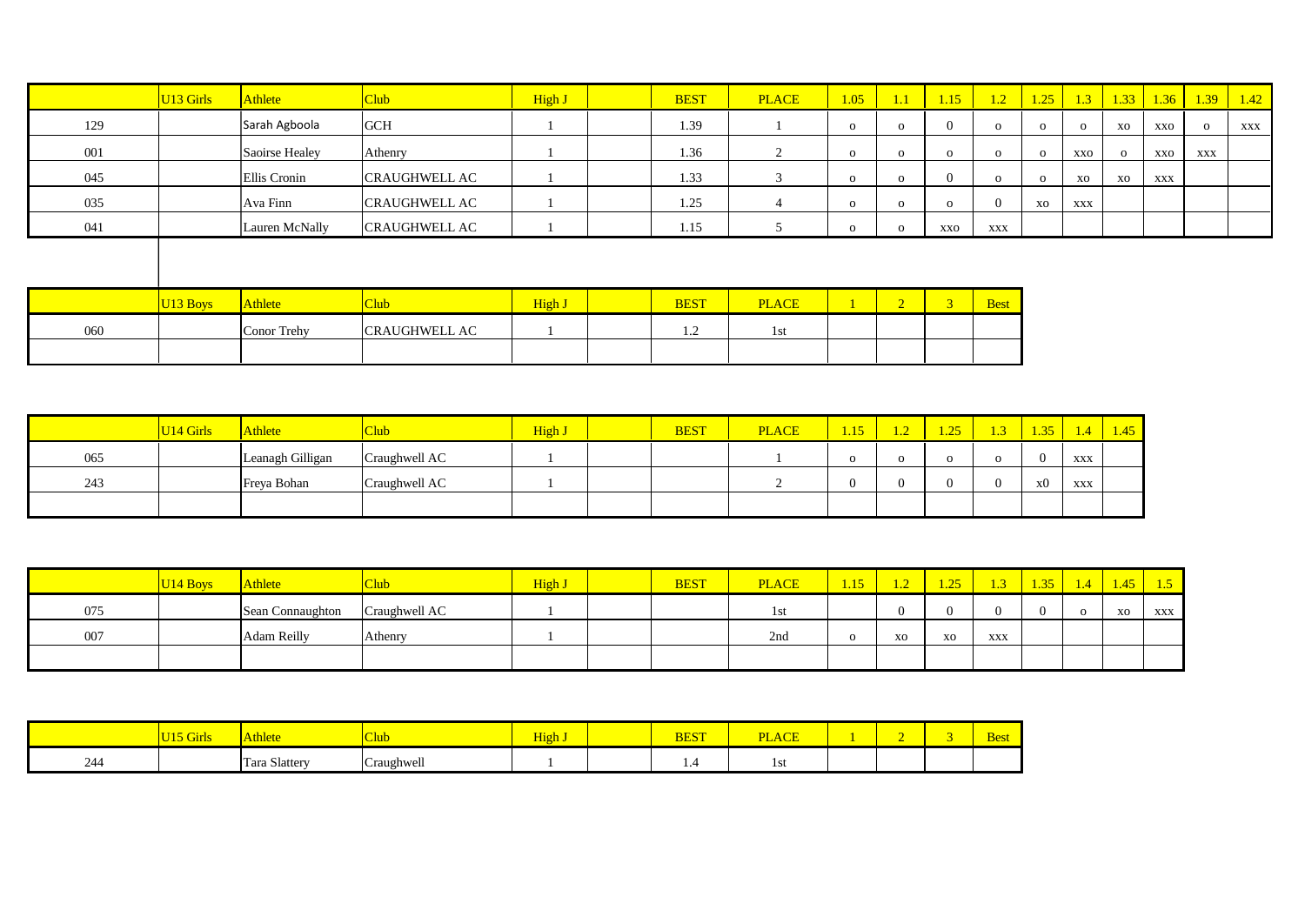|     | Athlete            | Club       | High. | <b>BEST</b> | <b>PLACE</b> |  | <b>Best</b> |
|-----|--------------------|------------|-------|-------------|--------------|--|-------------|
| 010 | <b>Brandon</b> Lee | Craughwell |       | 1.45        | 1st          |  |             |
| 012 | Aubery O Brien     | Craughwell |       | $\cdot$     | 2nd          |  |             |

| 1.5<br>Lorraine Delaney<br>Craughwell AC<br>$\mathbf{o}$<br>$\mathbf{o}$<br>090<br>1.45<br>Aisling Keady<br>Craughwell AC<br>$\overline{2}$<br>$\mathbf{O}$<br>$\mathbf{o}$<br>092<br>1.45<br>Ciana Reidy<br>Craughwell AC<br>$\mathbf{o}$<br>$\mathbf{o}$<br>095<br>Laura Cunningham<br>Craughwell AC<br>1.4<br>4 | 1.4            | 1.35 | 1.45/        | 1.5          | 1.55 |
|--------------------------------------------------------------------------------------------------------------------------------------------------------------------------------------------------------------------------------------------------------------------------------------------------------------------|----------------|------|--------------|--------------|------|
|                                                                                                                                                                                                                                                                                                                    | $\mathbf{o}$   |      | $\mathbf{o}$ | $\mathbf{o}$ | XXX  |
|                                                                                                                                                                                                                                                                                                                    | $\mathbf{O}$   |      | $\mathbf{o}$ | XXX          |      |
|                                                                                                                                                                                                                                                                                                                    | XO             |      | XXX          |              |      |
| $\mathbf{O}$                                                                                                                                                                                                                                                                                                       | $\overline{0}$ | x0   | <b>XXX</b>   |              |      |
| 091<br>Aoife Greene<br>1.35<br>Craughwell AC<br>XO<br>XXX                                                                                                                                                                                                                                                          |                |      |              |              |      |
|                                                                                                                                                                                                                                                                                                                    |                |      |              |              |      |
|                                                                                                                                                                                                                                                                                                                    |                |      |              |              |      |
| High J<br>Athlete<br>2 <sup>1</sup><br>Club<br><b>BEST</b><br><b>PLACE</b><br>$U16/17$ Boys                                                                                                                                                                                                                        | 3 <sup>7</sup> |      | <b>Best</b>  |              |      |

| 013 | .<br>ەت ب<br>McNeli | Athenry |  | . | . . |  |  |
|-----|---------------------|---------|--|---|-----|--|--|
|     |                     |         |  |   |     |  |  |
|     |                     |         |  |   |     |  |  |

|     | $U18/19$ Boys | <b>Athlete</b> | Club    | High | <b>BEST</b> | <b>PLACE</b> |
|-----|---------------|----------------|---------|------|-------------|--------------|
| 014 |               | Evan Ouirke    | Atherny |      | 1.76        | 1st          |
| 245 |               | Adam Flynn     | Atherny |      | 1.0         | 2nd          |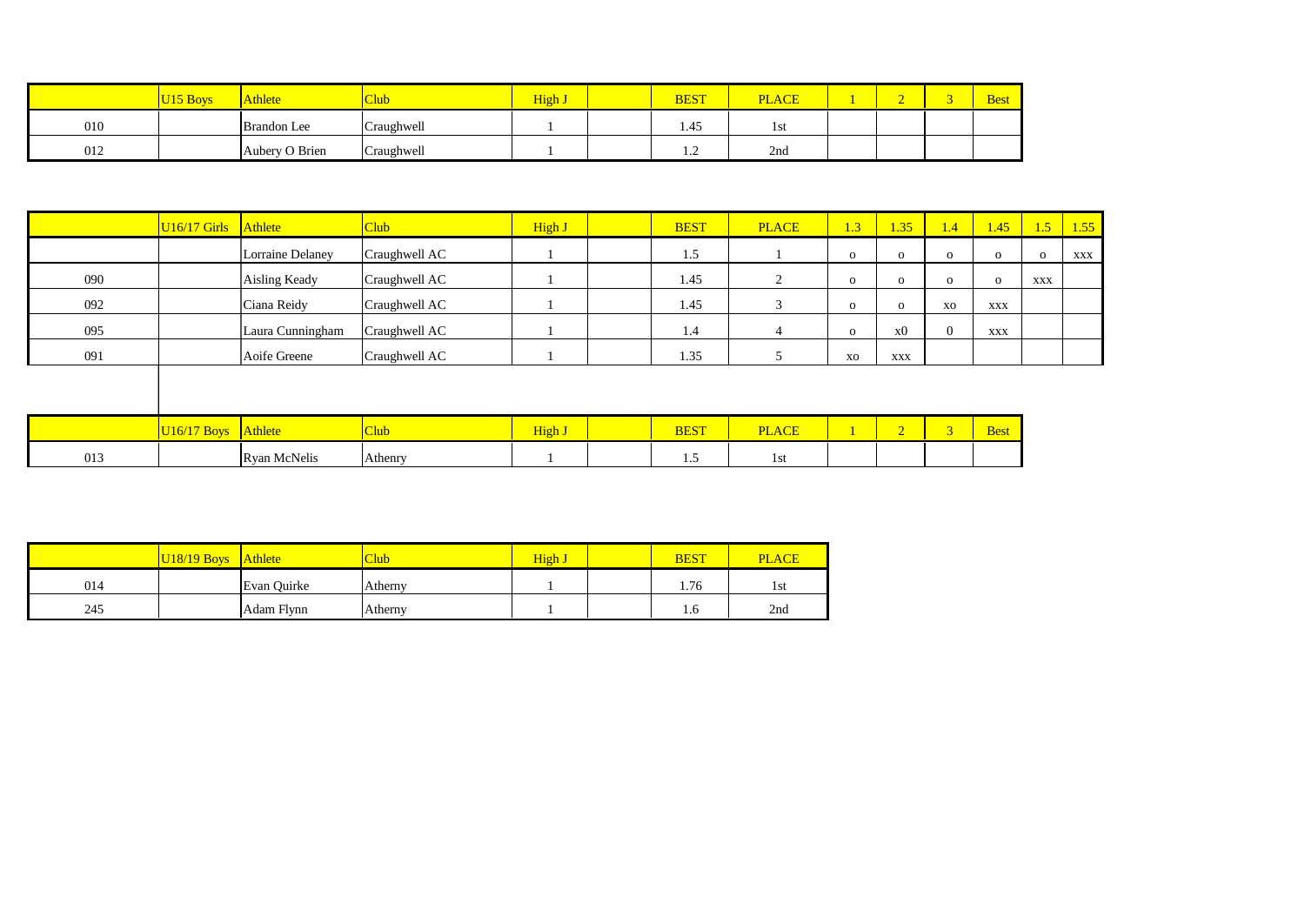|     | U <sub>13</sub> Girls | Athlete              | Club                 | Long J       | <b>BEST</b> | <b>PLACE</b>    | $\mathbf{1}$ | 2 <sup>7</sup> | 3 <sup>1</sup> | <b>Best</b> |
|-----|-----------------------|----------------------|----------------------|--------------|-------------|-----------------|--------------|----------------|----------------|-------------|
| 126 |                       | Sinead Duggan        | <b>GCH</b>           | $\mathbf{1}$ | 4.25        | 1 <sub>st</sub> | $\mathbf b$  | 4.22           | 4.25           | 4.25        |
| 001 |                       | Saoirse Healey       | Athenry              | 1            | 4.12        | 2nd             | 4.08         | 3.91           | 4.12           | 4.12        |
| 197 |                       | Chloe Farragher      | Loughrea AC          | $\mathbf{1}$ | 3.93        | 3rd             | 3.77         | 3.85           | 3.93           | 3.93        |
| 194 |                       | Aoibhinn Farrell     | Loughrea AC          | $\mathbf{1}$ | 3.87        |                 | 3.68         | 3.87           | 3.55           | 3.87        |
| 035 |                       | Ava Finn             | <b>CRAUGHWELL AC</b> | $\mathbf{1}$ | 3.86        |                 | 3.86         | 3.58           | 3.77           | 3.86        |
| 198 |                       | Ornait Coen          | Loughrea AC          | 1            | 3.80        |                 | 3.41         | 3.52           | 3.8            | 3.80        |
| 193 |                       | Emma Stewart         | Loughrea AC          | $\mathbf{1}$ | 3.79        |                 | 3.72         | 3.69           | 3.79           | 3.79        |
| 047 |                       | Erin Dolan           | <b>CRAUGHWELL AC</b> | $\mathbf{1}$ | 3.76        |                 | 3.76         | 3.7            | 3.73           | 3.76        |
| 200 |                       | Denis Deely          | Loughrea AC          | $\mathbf{1}$ | 3.41        |                 | 3.22         | 3.41           | $\mathbf b$    | 3.41        |
| 040 |                       | Kate Mutrphy         | <b>CRAUGHWELL AC</b> | $\mathbf{1}$ | 3.32        |                 | 3.11         | 3.32           | $\mathbf b$    | 3.32        |
| 044 |                       | Ciara Hughes         | <b>CRAUGHWELL AC</b> | $\mathbf{1}$ | 3.28        |                 | 3.26         | 3.13           | 3.28           | 3.28        |
| 227 |                       | Seoighe O'Neill      | Tuam AC              | $\mathbf{1}$ | 3.28        |                 | 3.11         | $\mathbf b$    | 3.28           | 3.28        |
| 037 |                       | <b>Edel Farrelly</b> | <b>CRAUGHWELL AC</b> | $\mathbf{1}$ | 3.27        |                 | 3.26         | 3.19           | 3.27           | 3.27        |
| 016 |                       | Jessica Conroy       | Chonamara            | $\mathbf{1}$ | 3.15        |                 | $\mathbf b$  | 2.26           | 3.15           | 3.15        |
| 124 |                       | Zina Ni Chionna      | <b>GCH</b>           | 1            | 3.10        |                 | $\mathbf b$  | 3.1            | b              | 3.10        |
| 043 |                       | Niamh McSweeney      | <b>CRAUGHWELL AC</b> | $\mathbf{1}$ | 3.01        |                 | 2.86         | 2.89           | 3.01           | 3.01        |
| 039 |                       | Siofra Boland        | CRAUGHWELL AC        | $\mathbf{1}$ | 2.92        |                 | 2.81         | 2.92           | b              | 2.92        |
| 233 |                       | Ava Morrissey        | Loughrea AC          | $\mathbf{1}$ | 2.87        |                 | 2.58         | 2.73           | 2.87           | 2.87        |
| 015 |                       | Aoife Dunworth       | Chonamara            | $\mathbf{1}$ | 2.86        |                 | 2.74         | 2.61           | 2.86           | 2.86        |
| 021 |                       | Maebh Keogh          | Corrib               | 1            | 2.84        |                 | 2.84         | 2.55           | 2.79           | 2.84        |
| 209 |                       | Rebecca Derrane      | Sth Galway AC        | $\mathbf{1}$ | 2.84        |                 | $\mathbf b$  | 2.82           | 2.84           | 2.84        |
| 020 |                       | Maeve Ford           | Corrib               | 1            | 2.83        |                 | 2.52         | 2.83           | 2.61           | 2.83        |
| 235 |                       | <b>Susie Miotik</b>  | Loughrea AC          | 1            | 2.63        |                 | 2.58         | 2.56           | 2.63           | 2.63        |
| 234 |                       | <b>Jessica Duffy</b> | Loughrea AC          |              | 2.54        |                 | 2.54         | 2.51           | 2.49           | 2.54        |

|     | U <sub>13</sub> Boys | <b>Athlete</b>          | <b>Club</b>          | Long J | <b>BEST</b> | <b>PLACE</b> |      | $\overline{2}$ | $\overline{3}$ | <b>Best</b> |
|-----|----------------------|-------------------------|----------------------|--------|-------------|--------------|------|----------------|----------------|-------------|
| 056 |                      | Padraig Martyn          | <b>CRAUGHWELL AC</b> |        | 4.13        | 1ST          | b    | 4.12           | 4.13           | 4.13        |
| 059 |                      | Gavin Lee               | <b>CRAUGHWELL AC</b> |        | 4.08        | 2ND          | 4.07 | 4.08           | 3.91           | 4.08        |
| 054 |                      | <b>Jack Farrell</b>     | <b>CRAUGHWELL AC</b> |        | 3.88        | 3RD          | 3.8  | b              | 3.88           | 3.88        |
| 053 |                      | Jack Fitzgerald         | <b>CRAUGHWELL AC</b> |        | 3.76        | 4TH          | 3.76 | b              | 3.58           | 3.76        |
| 052 |                      | Sean Cotter             | <b>CRAUGHWELL AC</b> |        | 3.61        | 5TH          | 3.47 | 3.59           | 3.61           | 3.61        |
| 055 |                      | Oisin Davis             | <b>CRAUGHWELL AC</b> |        | 3.60        | 6TH          | 3.51 | <sub>b</sub>   | 3.6            | 3.60        |
| 058 |                      | Alex Creaven            | <b>CRAUGHWELL AC</b> |        | 3.44        | 7TH          | 3.12 | 2.9            | 3.44           | 3.44        |
| 213 |                      | Joe Mears               | Sth Galway AC        |        | 3.40        | 8TH          | b    | 3.4            | 3.25           | 3.40        |
| 023 |                      | <b>Tiernan Conneely</b> | Corrib               |        | 3.39        | 9TH          | 2.86 | 3.39           | 3.28           | 3.39        |
| 211 |                      | Ben Mulcair             | Sth Galway AC        |        | 3.39        | 10TH         | 3.39 | 3.34           | b              | 3.39        |
| 026 |                      | Conor Howe              | Corrib               |        | 3.06        | 11TH         | 3.06 | 2.76           | 2.86           | 3.06        |
| 024 |                      | Fintan Henderson        | Corrib               |        | 3.04        | 12TH         | 2.82 | 3.04           | 2.99           | 3.04        |
| 022 |                      | Cian Mullarkey          | Corrib               |        | 2.74        | 13TH         | 2.72 | 2.74           | 2.74           | 2.74        |
| 061 |                      | Liam Leen               | <b>CRAUGHWELL AC</b> |        | 2.65        | 14TH         | b    | b              | 2.65           | 2.65        |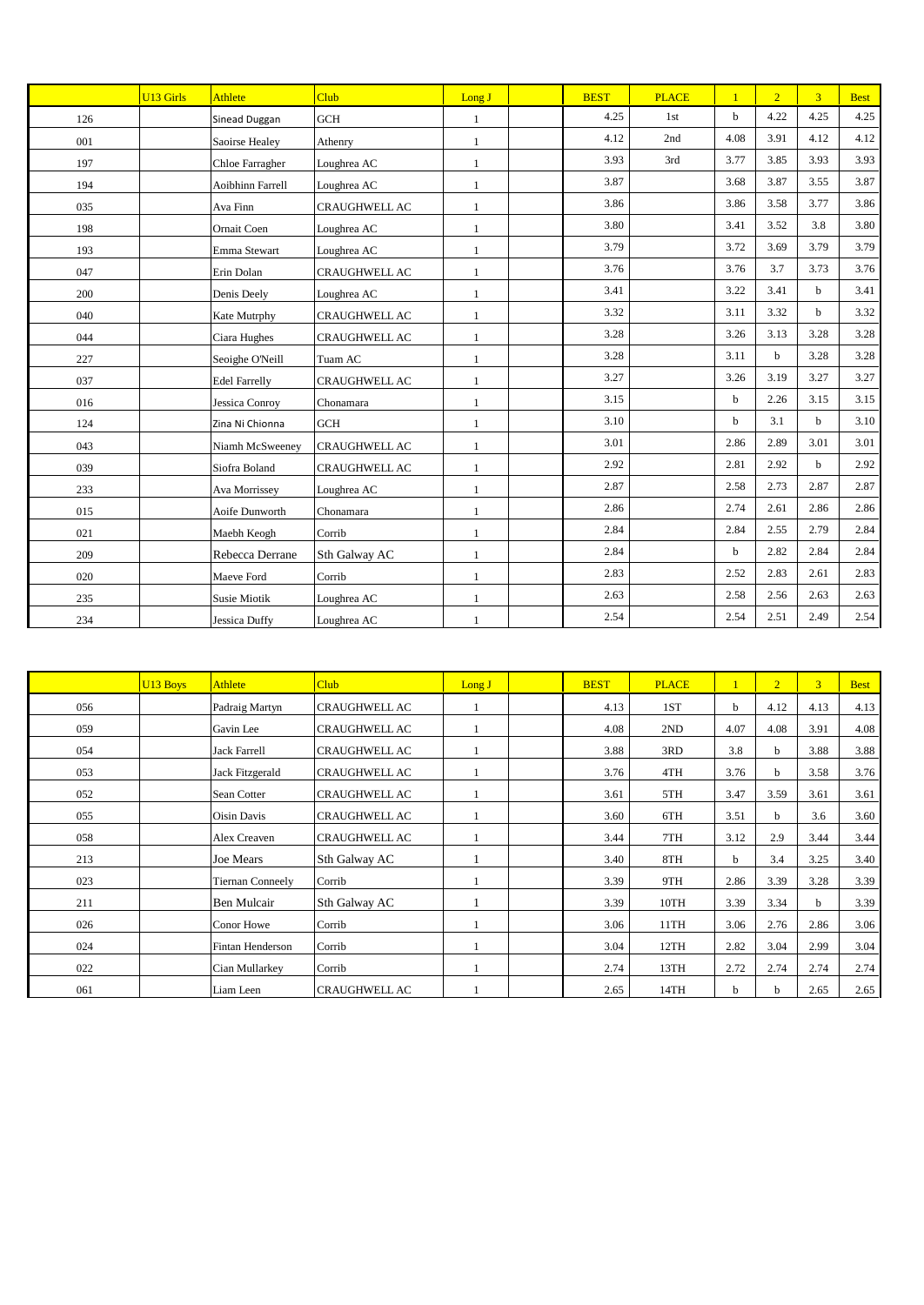|     | <b>U14 Girls</b> | Athlete          | <b>Club</b>   | Long J | <b>BEST</b> | <b>PLACE</b> |      | $\overline{2}$ | $\overline{3}$ | <b>Best</b> |
|-----|------------------|------------------|---------------|--------|-------------|--------------|------|----------------|----------------|-------------|
| 139 |                  | Zoe Moore        | <b>GCH</b>    |        | 4.73        |              | 4.65 | 4.73           | 4.53           | 4.73        |
| 065 |                  | Leanagh Gilligan | Craughwell AC |        | 4.65        | 2            | 4.49 | 4.65           | b              | 4.65        |
| 141 |                  | Seran O'Toole    | <b>GCH</b>    |        | 4.39        | 3            | b    | 4.18           | 4.39           | 4.39        |
| 066 |                  | Eva Kelly        | Craughwell AC |        | 4.38        | 4            | 4.38 | 4.23           | 4.13           | 4.38        |
| 202 |                  | Ava Power        | Loughrea AC   |        | 3.89        | 5            | 3.77 | 3.8            | 3.89           | 3.89        |
| 069 |                  | Caoimhe Gilligan | Craughwell AC |        | 3.83        | 6            | 3.82 | 3.83           | 3.69           | 3.83        |
| 203 |                  | Gerogia Deely    | Loughrea AC   |        | 3.8         | 7            | 3.57 | 3.67           | 3.8            | 3.8         |
| 028 |                  | Eilish Keogh     | Corrib        |        | 3.6         | 8            | 3.47 | 3.36           | 3.6            | 3.6         |
| 217 |                  | Caoimhe Kelleher | Sth Galway AC |        | 3.54        | 9            | 3.45 | 3.54           | 3.48           | 3.54        |
| 205 |                  | Loma Collins     | Loughrea AC   |        | 2.99        | 10           | 2.99 | 2.97           | 2.72           | 2.99        |

|     | <b>U14 Boys</b> | <b>Athlete</b>     | Club          | Long J | <b>BEST</b> | <b>PLACE</b> |      | -                     |            | <b>Best</b> |
|-----|-----------------|--------------------|---------------|--------|-------------|--------------|------|-----------------------|------------|-------------|
| 075 |                 | Sean Connaughton   | Craughwell AC |        | 5.01        |              | 4.5  | 5.01                  | 4.94       | 5.01        |
| 029 |                 | <b>Brian Walsh</b> | Corrib        |        | 3.54        |              | 3.54 | 3.47                  | 3.34<br>ັ້ | 3.54        |
| 031 |                 | Kell Murphy        | Corrib        |        |             |              | 2.74 | $\overline{a}$<br>ر . |            |             |

|     | <b>U15 Girls</b> | <b>Athlete</b>  | Club            | Long J | <b>BEST</b> | <b>PLACE</b> |      | -    |                     | <b>Best</b> |
|-----|------------------|-----------------|-----------------|--------|-------------|--------------|------|------|---------------------|-------------|
| 077 |                  | Siona Lawless   | Craughwell A.C. |        | 4.5         |              | 4.35 | 4.47 | ت +                 | 4.5         |
| 008 |                  | Sarah Gilhoolev | Athenry         |        | 4.33        |              | 4.3  | 4.33 | <b>10</b><br>+. 1 0 | 4.33        |
| 081 |                  | Alison Leahy    | Craughwell A.C. |        | 4.26        |              | 4.04 | 4.26 | 3.96                | 4.26        |

|     | U <sub>15</sub> Boys | <b>Athlete</b>     | <b>Club</b>     | Long J | <b>BEST</b> | <b>PLACE</b> |      |           |      | <b>Best</b>      |
|-----|----------------------|--------------------|-----------------|--------|-------------|--------------|------|-----------|------|------------------|
| 010 |                      | <b>Brandan</b> Lee | Athenry         |        | 5.17        |              | 5.09 | $-1$<br>. | 5.07 | 5.17             |
| 088 |                      | Ultan Sheerin      | Craughwell A.C. |        | 4.81        |              | 4.62 |           | 4.81 | 4.81             |
| 012 |                      | Aubrey O Brien     | Athenry         |        | 4.7         |              | 4.71 |           | 4.61 | 4.7 <sub>1</sub> |

|     | $U16/17$ Girls | <b>Athlete</b>   | Club          | Long J | <b>BEST</b> | <b>PLACE</b>   |      | $\overline{2}$ | 3 <sup>1</sup> | <b>Best</b> |
|-----|----------------|------------------|---------------|--------|-------------|----------------|------|----------------|----------------|-------------|
| 095 |                | Laura Cunningham | Craughwell AC |        | 4.84        |                | 4.84 | 4.61           | 4.31           | 4.84        |
| 093 |                | Caoilin Milton   | Craughwell AC |        | 4.42        | $\overline{c}$ | h.   | h.             | 4.42           | 4.42        |
| 092 |                | Ciana Reidy      | Craughwell AC |        | 4.35        | 3              | 3.98 | 4.35           | h.             | 4.35        |
| 242 |                | Aoife Walsh      | Craughwell AC |        | 4.27        | $\overline{4}$ | b    | 4.23           | 4.27           | 4.27        |
| 094 |                | Lorraine Delaney | Craughwell AC |        | 4.17        |                | b.   | 4.17           | 3.78           | 4.17        |
| 099 |                | Laura Keane      | Craughwell AC |        | 3.85        | 6              | 3.76 | <sub>b</sub>   | 3.85           | 3.85        |
| 164 |                | Rita Lahue       | <b>GCH</b>    |        | 3.81        |                | 3.81 | 3.76           | 2.96           | 3.81        |
| 097 |                | Shauna Tobin     | Craughwell AC |        | 3.75        | 8              | 3.75 | h              | 3.6            | 3.75        |
| 091 |                | Aoife Greene     | Craughwell AC |        | 3.01        |                | 2.93 | 2.84           | 3.01           | 3.01        |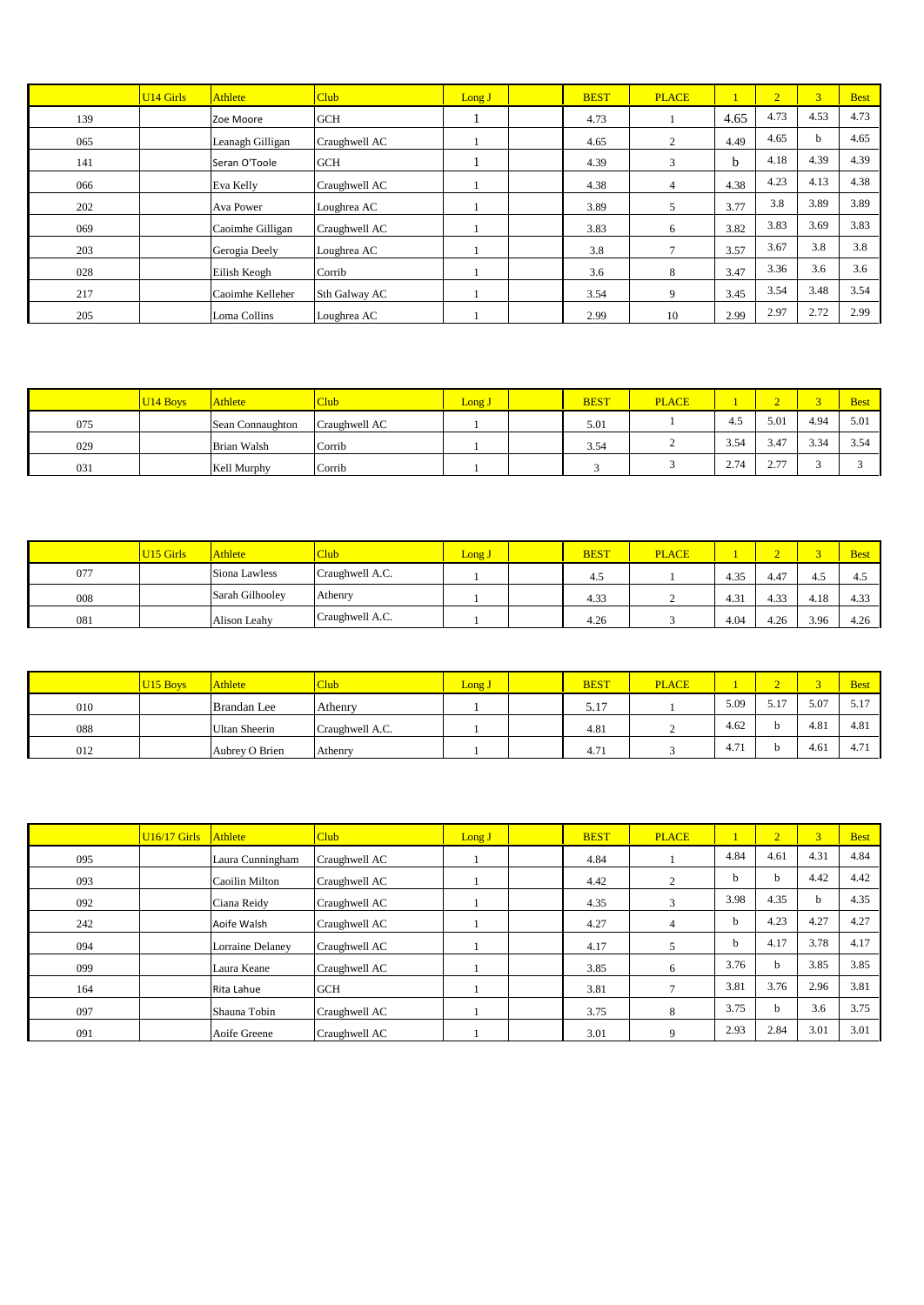|     | $U16/17$ Boys Athlete |                                     | <b>Club</b>   | Long J          | <b>BEST</b> | <b>PLACE</b>   | $\mathbf{1}$ | $\overline{2}$           | 3 <sup>1</sup> | <b>Best</b> |
|-----|-----------------------|-------------------------------------|---------------|-----------------|-------------|----------------|--------------|--------------------------|----------------|-------------|
| 102 |                       | Daniel Callanan-Forde Craughwell AC |               |                 | 5.71        |                | 5.7          | 5.64                     | 5.71           | 5.71        |
| 107 |                       | Louis Molloy                        | Craughwell AC |                 | 4.52        | 5              | 4.24         | 4.19                     | 4.52           | 4.52        |
| 238 |                       | Brendan Lynch                       | Loughrea      |                 | 5.09        | 2              | 2.09         | 4.36                     | 5.05           | 5.09        |
| 240 |                       | Stephen Doran                       | Loughrea      |                 | 4.87        | 3              | 4.52         | 4.44                     | 4.87           | 4.87        |
| 241 |                       | Callum Reddington                   | Loughrea      |                 | 4.39        | 6              | 4.39         | 4.35                     | $\sim$         | 4.39        |
| 178 |                       | Peador O'Flatharta                  | <b>GCH</b>    |                 | 4.86        | $\overline{4}$ | 4.77         | $\overline{\phantom{a}}$ | 4.86           | 4.86        |
|     |                       |                                     |               |                 |             |                |              |                          |                |             |
|     | <b>U18/19 Boys</b>    | <b>Athlete</b>                      | <b>Club</b>   | Long J          | <b>BEST</b> | <b>PLACE</b>   | $\mathbf{1}$ | $\overline{2}$           | 3 <sup>1</sup> | <b>Best</b> |
| 014 |                       | Evan Quirke                         | Athenry       |                 | 5.95        | 3              | $\sim$       | 5.95                     | $\sim$         | 5.95        |
| 113 |                       | Matthew McKiernan                   | Craughwell AC |                 | 6.14        | $\overline{c}$ | 5.80         | 6.14                     |                | 6.14        |
| 114 |                       | Aidan Coneelly                      | Craughwell AC |                 | 6.32        |                | 6.32         |                          | 6.10           | 6.32        |
|     |                       |                                     |               |                 |             |                |              |                          | $\cdot$        |             |
|     | <b>U16/17 Boys</b>    | Athlete                             | <b>Club</b>   | <b>Triple J</b> | <b>BEST</b> | <b>PLACE</b>   | $\mathbf{1}$ | $\overline{2}$           | 3 <sup>1</sup> | <b>Best</b> |
| 238 |                       | Brendan Lynch                       | Loughrea      |                 | 11.59       |                | 11.59        |                          |                | 11.59       |
|     |                       |                                     |               |                 |             |                |              |                          |                |             |

|            | U18/19 Boys Athlete |                                 | <b>Aub</b> | <b>Triple J</b> | <b>BEST</b>    | <b>PLACE</b> |       |                     | <b>Best</b>                                |
|------------|---------------------|---------------------------------|------------|-----------------|----------------|--------------|-------|---------------------|--------------------------------------------|
| 112<br>112 |                     | Matthew McKiernan Craughwell AC |            |                 | 12.25<br>ر ے د |              | 11.84 | 10.25<br>ل کے دیکھا | 10.25<br>12.29<br>the contract of the con- |
|            |                     |                                 |            |                 |                |              |       |                     |                                            |

|     | <b>U16/17 Girls</b> | <b>Athlete</b>   | Club          | <b>Triple J</b> | <b>BEST</b> | <b>PLACE</b> |      | $\sim$ | $\sim$ | <b>Best</b> |
|-----|---------------------|------------------|---------------|-----------------|-------------|--------------|------|--------|--------|-------------|
| 095 |                     | Laura Cunningham | Craughwell AC |                 | 9.65        |              | 9.65 | 9.38   | 9.36   | 9.65        |
|     |                     |                  |               |                 |             |              |      |        |        |             |

|     | U <sub>14</sub> Boys | <b>Athlete</b>     | <b>Club</b>   | $\text{shot}(2.72)$ | <b>BEST</b> | <b>PLACE</b> |  | $\overline{\phantom{a}}$ | <b>Best</b> |
|-----|----------------------|--------------------|---------------|---------------------|-------------|--------------|--|--------------------------|-------------|
| 029 |                      | <b>Brian Walsh</b> | Corrib        |                     | 5.06        |              |  |                          |             |
| 030 |                      | John O'Connell     | Corrib        |                     |             |              |  |                          |             |
| 031 |                      | Kell Murphy        | Corrib        |                     |             |              |  |                          |             |
| 076 |                      | Eoin Lyons         | Craughwell AC |                     | 6.97        |              |  |                          |             |
| 149 |                      | Eoghan Jennings    | <b>GCH</b>    |                     | 9.2         |              |  |                          |             |

|     | V <sub>15</sub> Girls | <b>Athlete</b> | Club                | Shot(2.72) | <b>BEST</b> | <b>PLACE</b> |      |      |      | <b>Best</b> |
|-----|-----------------------|----------------|---------------------|------------|-------------|--------------|------|------|------|-------------|
| 018 |                       | Elaine Nee     | $\sim$<br>Chonamara |            | 9.32        |              | 9.20 | 0.32 | 9.10 | 9.32        |
| 078 |                       | Sarah Callanan | Craughwell A.C.     |            | 8.50        |              | 8.12 | 7.60 | 8.50 | 8.50        |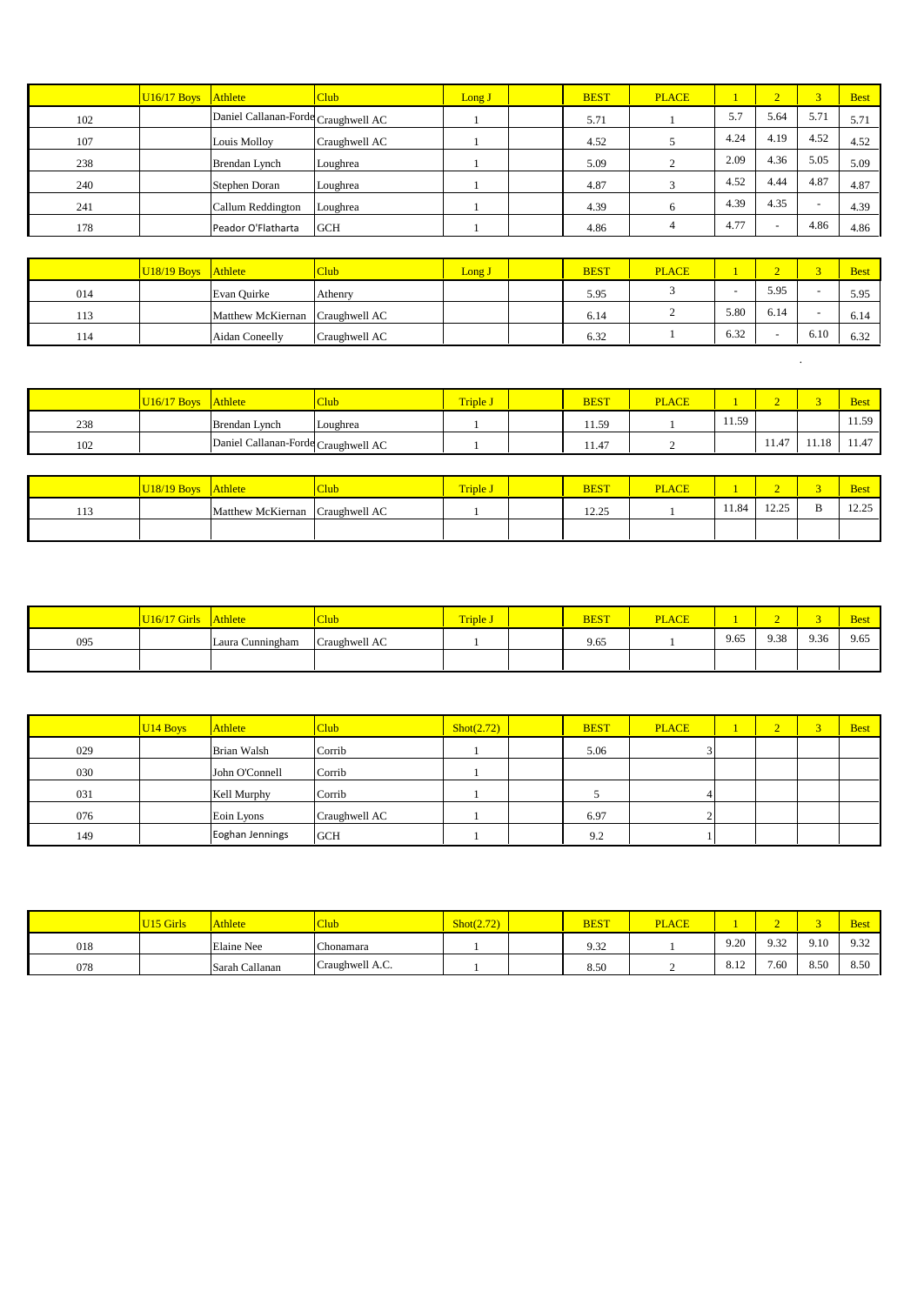|     | U <sub>13</sub> Girls | Athlete             | Club <sup>1</sup>    | $\text{Short}(2k)$ | <b>BEST</b> | <b>PLACE</b>   |      | $\overline{2}$ | 3    | <b>Best</b> |
|-----|-----------------------|---------------------|----------------------|--------------------|-------------|----------------|------|----------------|------|-------------|
| 020 |                       | Maeve Ford          | Corrib               |                    | 7.40        | $\overline{2}$ | 7.40 | 6.78           | 7.19 | 7.40        |
| 021 |                       | Maebh Keogh         | Corrib               |                    | 6.27        | 3              | 5.64 | 6.27           | 5.85 | 6.27        |
| 043 |                       | Niamh McSweenev     | <b>CRAUGHWELL AC</b> |                    | 4.71        |                | 4.71 | 4.22           | 4.59 | 4.71        |
| 049 |                       | Aoife O'Connor      | CRAUGHWELL AC        |                    | 5.06        |                | 4.98 | 5.03           | 5.06 | 5.06        |
| 126 |                       | Sinead Duggan       | <b>GCH</b>           |                    | 5.61        |                | 5.61 | 4.94           | 5.06 | 5.61        |
| 195 |                       | Roisin Kelly        | Loughrea AC          |                    | 7.55        |                | 6.52 | 7.05           | 7.55 | 7.55        |
| 233 |                       | Ava Morrissey       | Loughrea AC          |                    | 5.31        |                | 4.45 | 5.04           | 5.31 | 5.31        |
| 234 |                       | Jesica Duffy        | Loughrea AC          |                    | 4.19        |                | 3.67 | 3.73           | 4.19 | 4.19        |
| 235 |                       | <b>Susie Miotik</b> | Loughrea AC          |                    | 5.15        |                | 4.02 | 5.10           | 5.15 | 5.15        |
| 225 |                       | Clodagh Gilligan    | Tuam AC              |                    | 4.43        |                | 4.36 | 4.43           | 4.19 | 4.43        |
| 227 |                       | Seoighe O'Neill     | Tuam AC              |                    | 4.45        |                | 4.20 | 4.45           | 4.30 | 4.45        |
| 42  |                       | Sophie Finn         | <b>CRAUGHWELL AC</b> |                    | 5.47        |                | 5.33 | 5.47           | 4.54 | 5.47        |

|     | U <sub>13</sub> Boys | <b>Athlete</b>          | <b>Club</b>          | $\text{Short}(2k)$ | <b>BEST</b> | <b>PLACE</b> |      | $\overline{2}$ | $\overline{3}$ | <b>Best</b> |
|-----|----------------------|-------------------------|----------------------|--------------------|-------------|--------------|------|----------------|----------------|-------------|
| 022 |                      | Cian Mullarkey          | Corrib               |                    | 5.23        |              | 5.23 | 4.67           | N              | 5.23        |
| 023 |                      | <b>Tiernan Conneely</b> | Corrib               |                    | 6.37        |              | 5.82 | 6.37           | 5.81           | 6.37        |
| 024 |                      | <b>Fintan Henderson</b> | Corrib               |                    | 4.38        |              | 3.91 | 3.93           | 4.38           | 4.38        |
| 050 |                      | Liam Diviney            | <b>CRAUGHWELL AC</b> |                    | 4.66        |              | 4.66 | 4.13           | 4.64           | 4.66        |
| 064 |                      | Sean Cahill             | <b>CRAUGHWELL AC</b> |                    | 6.90        |              | 6.34 | 6.90           | 6.61           | 6.90        |
| 118 |                      | Callum Stanley          | East Galway          |                    | 6.24        |              | 6.24 | 6.14           | 6.21           | 6.24        |
| 136 |                      | Lennon Doyle            | <b>GCH</b>           |                    | 7.84        |              | 7.84 | 7.84           | 6.50           | 7.84        |

|     | <b>U14 Girls</b> | <b>Athlete</b>     | <b>Club</b>   | Short(2k) | <b>BEST</b> | <b>PLACE</b> |      |       |       | <b>Best</b> |
|-----|------------------|--------------------|---------------|-----------|-------------|--------------|------|-------|-------|-------------|
| 066 |                  | Eva Kelly          | Craughwell AC |           | 9.11        |              | 9.11 | 9.09  | 8.38  | 9.11        |
| 201 |                  | <b>Chloe Casev</b> | Loughrea AC   |           | 10.78       |              |      | 10.78 | 10.36 | 10.78       |
| 229 |                  | Kayleigh Halligan  | Tuam AC       |           | 5.8         |              | 5.28 | 5.45  | 5.8   | 5.8         |
| 243 |                  | Freya Bohan        | Craughwell AC |           | 7.93        |              | 7.93 | 7.84  | 7.63  | 7.93        |

|     | <b>U14 Boys</b> | <b>Athlete</b>     | <b>Club</b>   | Short(2k) | <b>BEST</b> | <b>PLACE</b> |      | $\overline{\phantom{a}}$ | ×    | <b>Best</b> |
|-----|-----------------|--------------------|---------------|-----------|-------------|--------------|------|--------------------------|------|-------------|
| 029 |                 | <b>Brian Walsh</b> | Corrib        |           | 5.06        |              | 4.94 | 4.78                     | 5.06 | 5.06        |
| 031 |                 | Kell Murphy        | Corrib        |           | 5.00        |              | 4.37 | 4.06                     | 5.00 | 5.00        |
| 076 |                 | Eoin Lyons         | Craughwell AC |           | 6.97        |              | 6.97 | 5.80                     |      | 6.97        |
| 149 |                 | Eoghan Jennings    | <b>GCH</b>    |           | 9.20        |              | 8.97 | 7.84                     | 9.20 | 9.20        |

|     | <b>U16/17 Girls</b> | <b>Athlete</b> | Club          | Shot(3k) | <b>BEST</b> | <b>PLACE</b> |      | $\sim$ | -                     | <b>Best</b> |
|-----|---------------------|----------------|---------------|----------|-------------|--------------|------|--------|-----------------------|-------------|
| 093 |                     | Caoilin Milton | Craughwell AC |          | 6.65        |              | 6.22 | 6.65   | $\sim$ $\sim$<br>0.31 | 6.65        |
|     |                     |                |               |          |             |              |      |        |                       |             |

|     | '19 Girls<br>U18/ | <b>Athlete</b> | <b>Club</b> | Shot(3K) | <b>BEST</b> | <b>PLACE</b> |      |      |      | <b>Best</b> |
|-----|-------------------|----------------|-------------|----------|-------------|--------------|------|------|------|-------------|
| 034 |                   | Laura Keogh    | Corrib      |          | 8.26        |              | 8.06 | 8.26 | 7.98 | 8.26        |
|     |                   |                |             |          |             |              |      |      |      |             |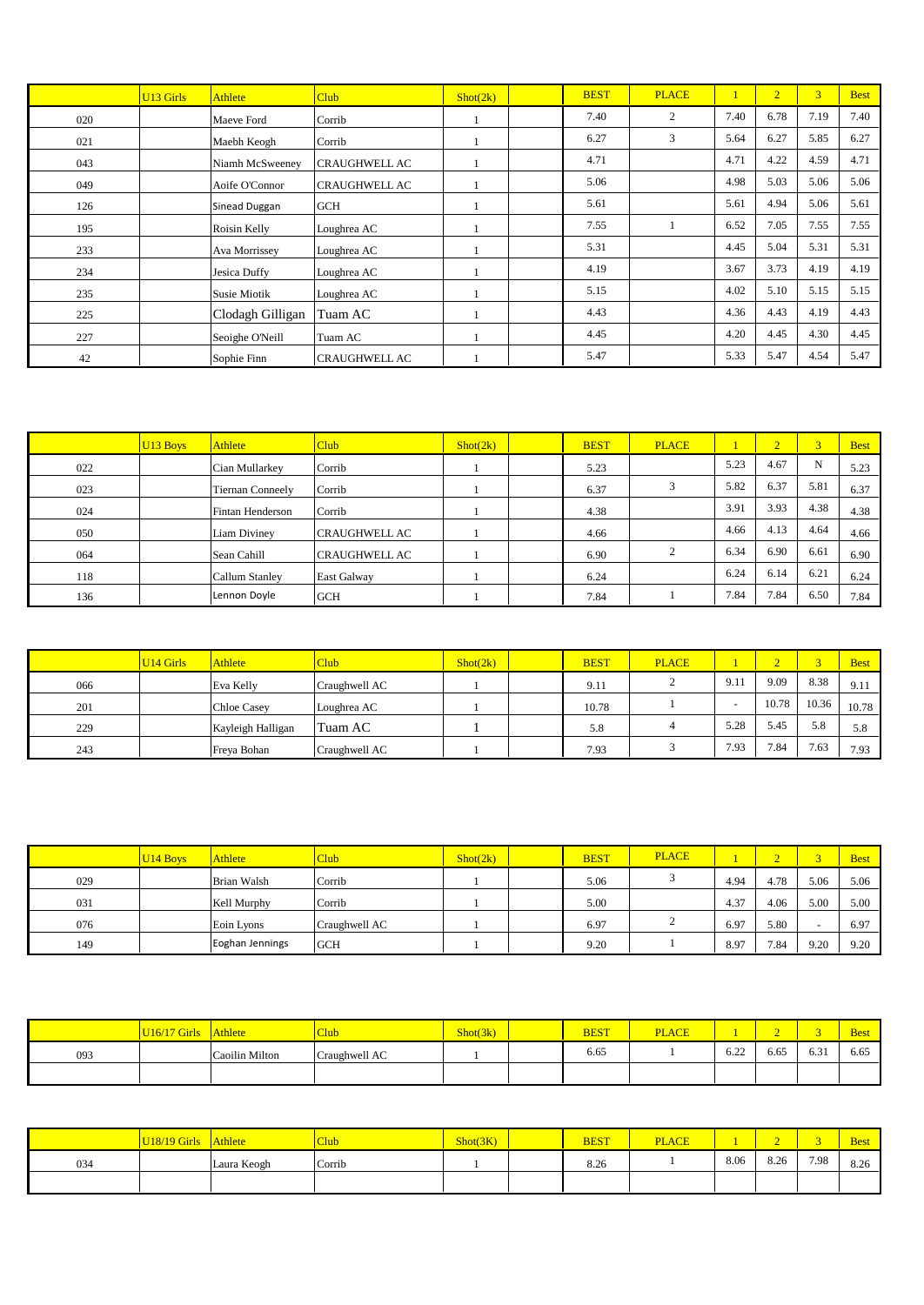|        | $U16/17$ Boys | Athlete           | Club     | Shot(4K) | <b>BEST</b> | <b>PLACE</b> |      | $\overline{\phantom{a}}$ |      | <b>Best</b> |
|--------|---------------|-------------------|----------|----------|-------------|--------------|------|--------------------------|------|-------------|
| 034    |               | Shane Donnellnan  | Loughrea |          | 6.39        |              | 5.86 | 5.72                     | 6.39 | 6.39        |
| 116    |               | Stephen Doran     | Loughrea |          | 7.37        |              | 6.75 | 7.37                     | 7.31 | 7.37        |
| 241    |               | Callum Reddinston | Loughrea |          | 6.41        |              | 6.15 | 6.41                     | 6.17 | 6.41        |
| $\sim$ |               | Ryan McNeillis    | Athenry  |          | 9.05        |              |      | 7.74                     | 9.05 | 9.05        |

|     | U <sub>13</sub> Girls | <b>Athlete</b>       | Club                 | Java(400) | <b>BEST</b> | <b>PLACE</b>  |       | $\overline{2}$ | $\overline{3}$ | <b>Best</b> |
|-----|-----------------------|----------------------|----------------------|-----------|-------------|---------------|-------|----------------|----------------|-------------|
| 041 |                       | Lauren McNally       | <b>CRAUGHWELL AC</b> |           | 14.16       |               | 12.77 | 14.16          | 12.35          | 14.16       |
| 235 |                       | <b>Susie Miotik</b>  | Loughrea             |           | 10.35       | $\mathcal{L}$ | 8.11  | 9.00           | 10.35          | 10.35       |
| 037 |                       | <b>Edel Farrelly</b> | <b>CRAUGHWELL AC</b> |           | 9.70        | 3             | 7.27  |                | 9.70           | 9.70        |
| 048 |                       | Ailbhe Doyle         | <b>CRAUGHWELL AC</b> |           | 9.43        | 4             |       | 9.43           |                | 9.43        |
| 049 |                       | Aoife O'Connor       | <b>CRAUGHWELL AC</b> |           | 8.65        | 5             |       |                | 8.65           | 8.65        |
| 233 |                       | Ava Morrissey        | Loughrea             |           | 7.39        | 6             | 6.79  | 5.86           | 7.39           | 7.39        |
| 209 |                       | Rebecca Derrane      | Sth Galway AC        |           | 6.11        |               | 5.64  | 6.11           | 5.50           | 6.11        |
| 234 |                       | Jessica Duffy        | Loughrea             |           | 5.92        | 8             |       | 5.92           | 5.38           | 5.92        |

|     | U <sub>13</sub> Boys | Athlete        | <b>Club</b>          | Java(400) | <b>BEST</b> | <b>PLACE</b> |       | $\overline{2}$           |       | <b>Best</b> |
|-----|----------------------|----------------|----------------------|-----------|-------------|--------------|-------|--------------------------|-------|-------------|
| 060 |                      | Conor Trehy    | <b>CRAUGHWELL AC</b> |           | 21.35       |              | 21.35 | 19.85                    | 20.71 | 21.35       |
| 064 |                      | Sean Cahill    | <b>CRAUGHWELL AC</b> |           | 17.87       |              | 12.93 | 17.87                    | 14.31 | 17.87       |
| 052 |                      | Sean Cotter    | <b>CRAUGHWELL AC</b> |           | 13.64       |              | 13.64 | 12.49                    | 13.09 | 13.64       |
| 051 |                      | Pascal Walsh   | <b>CRAUGHWELL AC</b> |           | 12.38       |              | 9.78  | 12.38                    | 10.17 | 12.38       |
| 118 |                      | Callum Stanley | East Galway          |           | 10.44       |              | 10.44 | $\overline{\phantom{0}}$ |       | 10.44       |
| 050 |                      | Liam Diviney   | CRAUGHWELL AC        |           | 7.22        | h            | 6.76  | 5.84                     | 7.22  | 7.22        |

|     | U <sub>14</sub> Girls | Athlete                | <b>Club</b>   | Java(400) | <b>BEST</b> | <b>PLACE</b> |       | $\overline{2}$ | 3 <sup>1</sup> | <b>Best</b> |
|-----|-----------------------|------------------------|---------------|-----------|-------------|--------------|-------|----------------|----------------|-------------|
| 066 |                       | Eva Kelly              | Craughwell AC |           | 20.99       |              | 19.86 | 20.99          | 17.38          | 20.99       |
| 221 |                       | <b>Charlotte Burke</b> | Sth Galway AC |           | 8.55        | $\bigcap$    | 7.18  | 8.55           | 7.52           | 8.55        |
| 217 |                       | Caoimhe Kelleher       | Sth Galway AC |           | 8.49        | 3            | 8.49  |                | 6.58           | 8.49        |
| 219 |                       | Georgia Larkin         | Sth Galway AC |           |             |              |       | 7.78           |                |             |
|     |                       |                        |               |           |             |              |       |                |                |             |
|     |                       |                        |               |           |             |              |       |                |                |             |
|     | U <sub>14</sub> Boys  | <b>Athlete</b>         | <b>Club</b>   | Java(400) | <b>BEST</b> | <b>PLACE</b> |       | $\overline{2}$ | $\overline{3}$ | <b>Best</b> |
| 149 |                       | Eoghan Jennings        | <b>GCH</b>    |           | 26.45       |              | 26.42 | 26.45          | 25.2           | 26.45       |

|     | <b>U15 Girls</b> | <b>Athlete</b>   | <b>Club</b>     | Java(400) | <b>BEST</b> | <b>PLACE</b> |       | ~     | ್     | <b>Best</b> |
|-----|------------------|------------------|-----------------|-----------|-------------|--------------|-------|-------|-------|-------------|
| 018 |                  | Elaone Nee       | Chonamara       |           | 24.77       |              | 24.77 | 22.82 | 23.1  | 24.77       |
| 079 |                  | Leigha O'Boyle   | Craughwell A.C. |           | 10.49       |              | 9.07  | 9.31  | 10.49 | 10.49       |
| 080 |                  | Leah Connaughton | Craughwell A.C. |           | 9.76        |              | 9.76  | 8.76  | 7.75  | 9.76        |
| 082 |                  | Finola Kelly     | Craughwell A.C. |           | 16.73       |              | 11.17 | 13.38 | 16.73 | 16.73       |
|     |                  |                  |                 |           |             |              |       |       |       |             |

|     | 5 Boys | Athlete     | <b>Club</b>     | Jav(400) | <b>BEST</b> | <b>PLACE</b> |       |       |       | <b>Best</b> |
|-----|--------|-------------|-----------------|----------|-------------|--------------|-------|-------|-------|-------------|
| 087 |        | Sean Noonan | Craughwell A.C. |          | 13.68       |              | 10.50 | 13.68 | 13.67 | 13.68       |
|     |        |             |                 |          |             |              |       |       |       |             |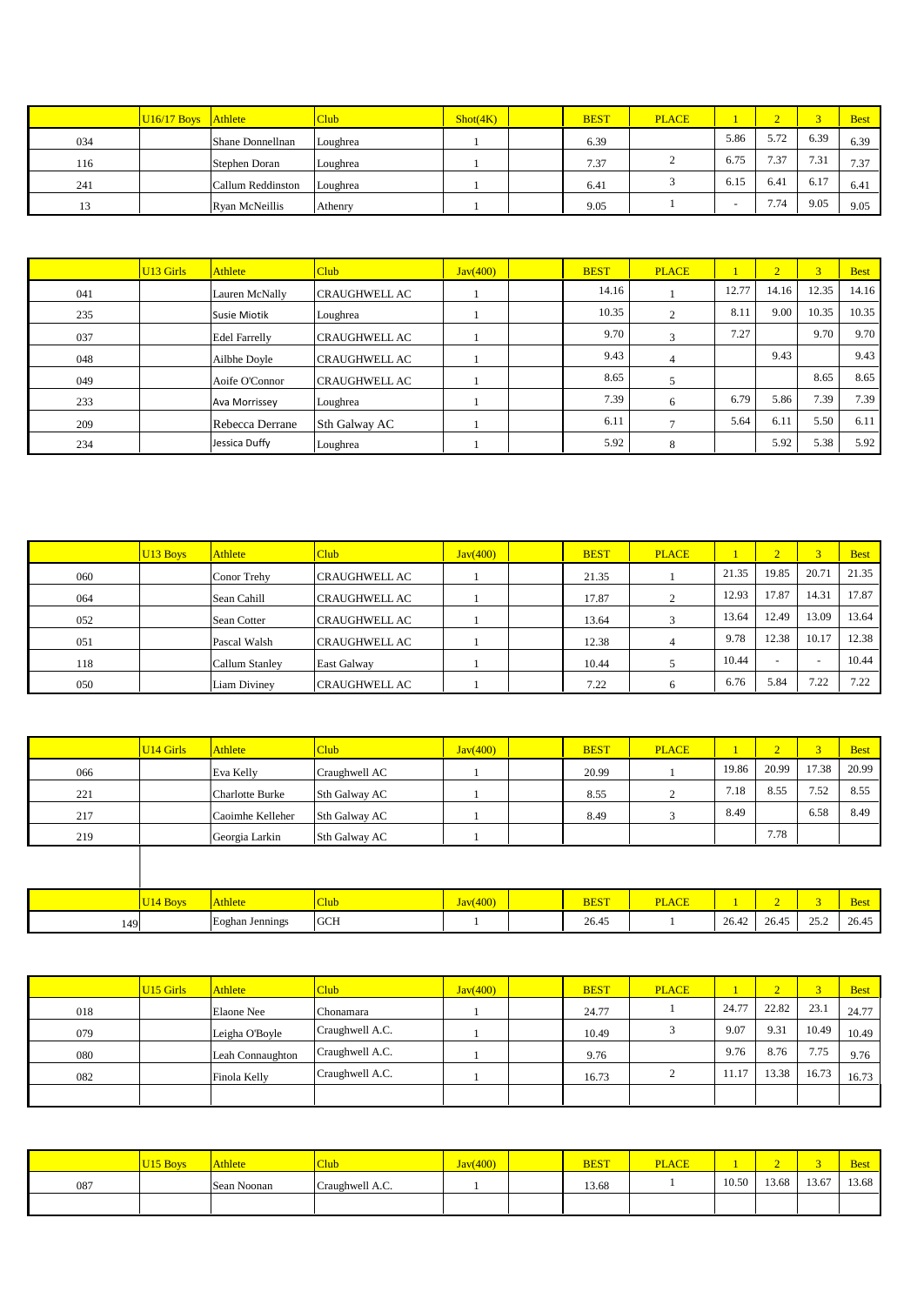| <u>JI6/I/G11IS</u> | Athlete | <b>Club</b> | $\sqrt{400}$<br>J <sub>av</sub><br><del>y</del> v | <b>BEST</b> | <b>PLACE</b> |  | <b>Best</b> |
|--------------------|---------|-------------|---------------------------------------------------|-------------|--------------|--|-------------|
|                    |         |             |                                                   |             |              |  |             |

|     | $U16/17$ Boys | Athlete         | <b>Club</b> | Jav(600) | <b>BEST</b> | <b>PLACE</b> |       |       |       | <b>Best</b> |
|-----|---------------|-----------------|-------------|----------|-------------|--------------|-------|-------|-------|-------------|
| 239 |               | Shane Donnellan | Loughrea    |          | 9.35        |              |       |       | 9.35  | 9.35        |
| 240 |               | Stephen Doran   | Loughrea    |          | 16.82       |              | 15.66 | 16.77 | 16.82 | 16.82       |
| 1J  |               | Ryan MxcNeilis  | Athenry     |          | 16.15       |              | 14.17 | 4.99ء | 16.15 | 16.15       |

|     | <b>Boy</b> | <b>Athlete</b>         | `lub.      | $\log_{10}(75)$ | <b>BEST</b> | <b>PLACE</b> |       |       |       | Best  |
|-----|------------|------------------------|------------|-----------------|-------------|--------------|-------|-------|-------|-------|
| 149 |            | <b>Eoghan Jennings</b> | <b>GCH</b> |                 | 23.80       |              | 23.80 | 23.28 | 20.08 | 23.80 |
|     |            |                        |            |                 |             |              |       |       |       |       |

|     | <b>U15 Girls</b> | <b>Athlete</b> | Club            | Discus(.75) | <b>BEST</b> | <b>PLACE</b> |       |                  |       | <b>Best</b> |
|-----|------------------|----------------|-----------------|-------------|-------------|--------------|-------|------------------|-------|-------------|
| 078 |                  | Sarah Callanan | Craughwell A.C. |             | 21.12       |              | 15.80 | 2113<br>$\sim$ 1 | 18.20 | 21.13       |
| 079 |                  | Leigha O'Boyle | Craughwell A.C. |             | 10.74       |              |       | 9.13             | 10.74 | 10.74       |
|     |                  |                |                 |             |             |              |       |                  |       |             |

|     | <b>J15 Boys</b> | Athlete     | L'Iub           | Discus(1k) | <b>BEST</b> | <b>PLACE</b> |      |     |       | <b>Best</b> |
|-----|-----------------|-------------|-----------------|------------|-------------|--------------|------|-----|-------|-------------|
| 087 |                 | Sean Noonan | Craughwell A.C. |            | 10.33       |              | 9.13 | 8.4 | 10.33 | 10.33       |
|     |                 |             |                 |            |             |              |      |     |       |             |

## **U13G 4 X 100 RELAY**

| <b>NR</b> | <b>CLUB</b>      | <b>TIME</b> | <b>PLACE</b> |
|-----------|------------------|-------------|--------------|
| 129       | <b>GCH</b>       | 55.96       | 1ST          |
| 197       | LOUGGHREA        | 57.49       | 2ND          |
| 130       | <b>GCH</b>       | 60.47       | 3RD          |
| 35        | CRAUGHWEL        | 60.67       | 4TH          |
| 48        | CRAUGHWEL        | 63.33       | 5TH          |
| 200       | LOUGHREA         | 63.87       | 6TH          |
| 39        | <b>CRAUGHWEL</b> | 68.09       | 7TH          |

#### **U13B 4 X 100 RELAY**

| <b>NR</b> | <b>CLUB</b>      | <b>TIME</b> | <b>PLACE</b> |
|-----------|------------------|-------------|--------------|
| 53        | <b>CRAUGHWEL</b> | 58.03       | 1ST          |
| 61        | <b>CRAUGHWEL</b> | 60.23       | 2ND          |
| 213       | <b>SGAC</b>      | 61.49       | 3RD          |
| 51        | CRAUGHWEL        | 62.15       | 4TH          |
| 23        | <b>CORRIB</b>    | 70.58       | 5TH          |
|           |                  |             |              |
|           |                  |             |              |